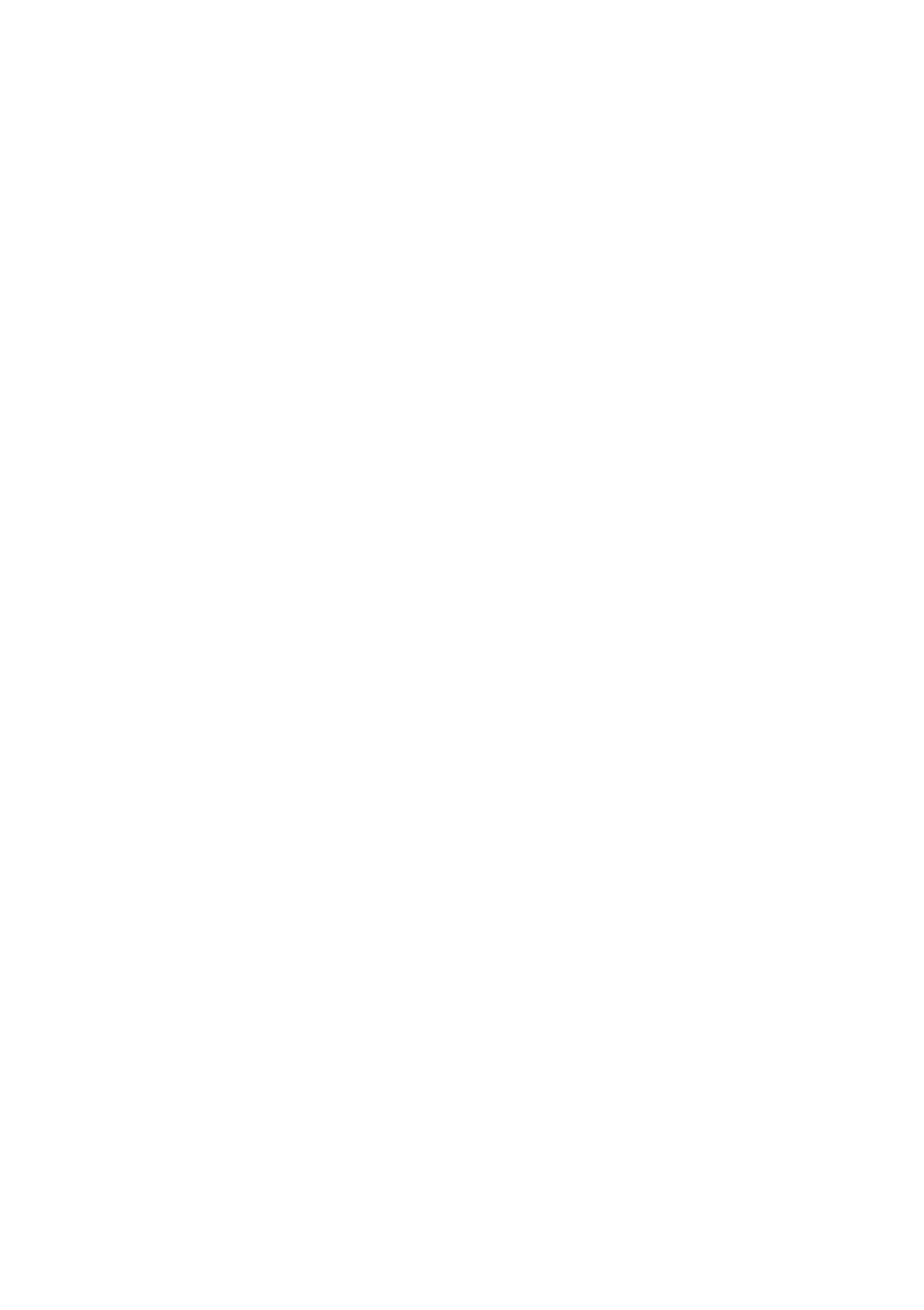# **PREFACE**

Book V, Title I, Subtitle A of Executive Order No. 292 (The Revised Administrative Code of 1987) lays down the basic policies and the systems and procedure by which the organization and operation of the hardward systems of Administrative Code of 1987) lays down the basic policies and the systems and procedure by which the organization and operation of the bureaucracy are to be based, including the personnel administration aspect. This present Code is actually a comprehensive revision and updating of the country's old Administrative Code dating back to 1917. With the new Code, government employees' rights to self–organization and collective bargaining are explicitly recognized and the basic policies governing the exercise of such rights specified.

Chapter 9 of the Book I of the Code also discusses the general principles governing public officers and is included herein.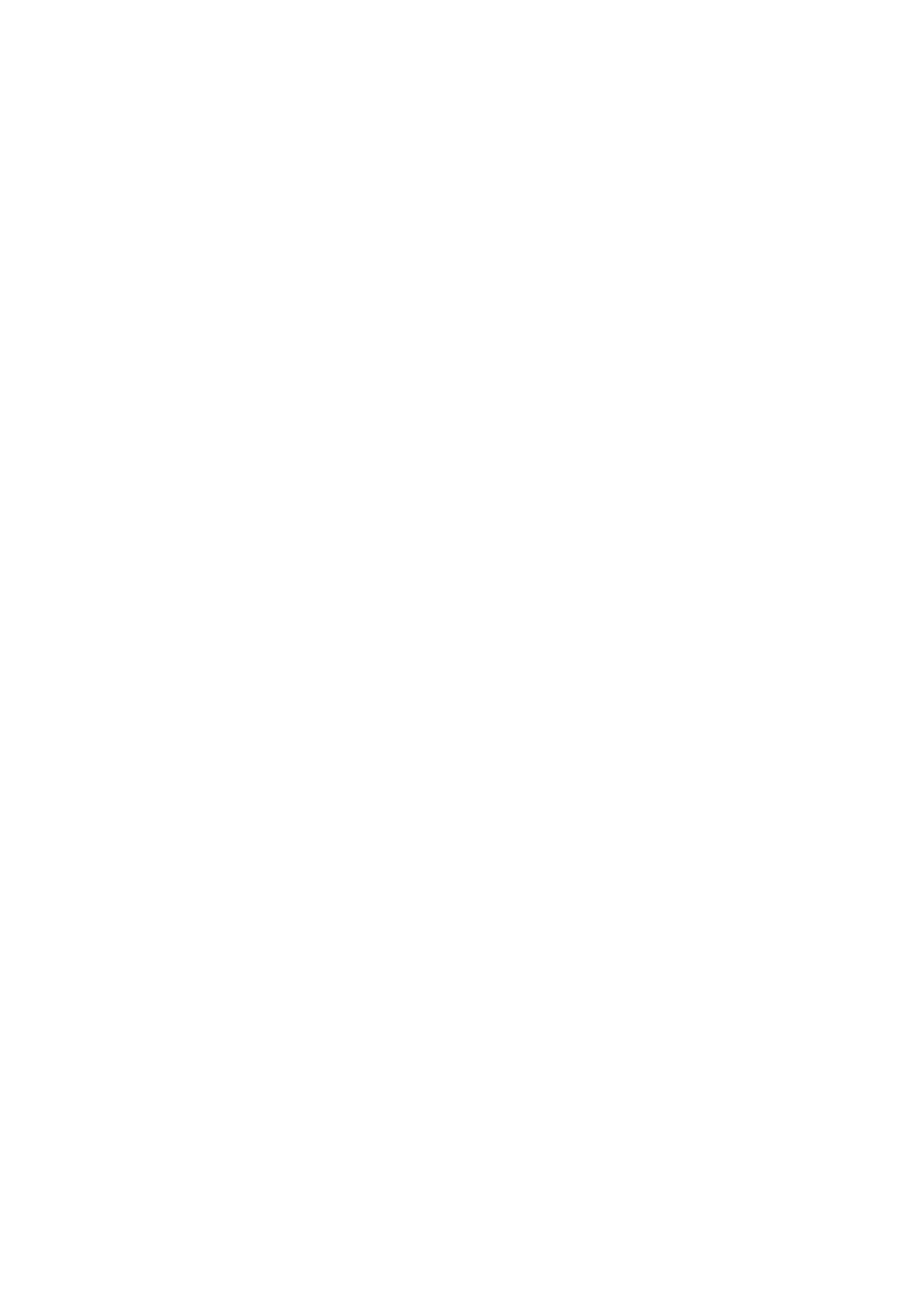## TABLE OF CONTENTS

## Book V, Title I. Subtitle A

| Chapter           | 1 | $\equiv$                          | <b>General Provisions</b><br>(Sections 1 to 5)                                      | 1  |
|-------------------|---|-----------------------------------|-------------------------------------------------------------------------------------|----|
| Chapter           | 2 |                                   | Coverage of the Civil Service<br>(Sections 6 to 9)                                  | 3  |
| Chapter           | 3 | $\qquad \qquad -$                 | Organization and Functions of<br>the Civil Service Commission<br>(Section 10 to 17) | 5  |
| Chapter           | 4 |                                   | <b>Interdepartment Relations</b><br>(Section 18 to 20)                              | 12 |
| Chapter           | 5 | $\overline{\phantom{0}}$          | <b>Personnel Policies and Standards</b><br>(Sections 21 to 37)                      | 14 |
| Chapter           | 6 | <b>Contract Contract Contract</b> | <b>Right to Self-Organization</b><br>(Sections 38 to 45)                            | 22 |
| Chapter           | 7 |                                   | <b>Discipline</b><br>(Sections 46 to 53)                                            | 24 |
| Chapter           | 8 | $\overline{\phantom{0}}$          | Prohibitions<br>(Sections 54 to 59)                                                 | 30 |
| Chapter           | 9 |                                   | Leave of Absence<br>(Sections 60)                                                   | 32 |
| Chapter           |   | $10 -$                            | <b>Miscellaneous Provisions</b><br>(Sections 61 to 67)                              | 32 |
| Book I, Chapter 9 |   |                                   | - General Principles Governing<br><b>Public Officers</b><br>(Sections 32 to 39)     | 34 |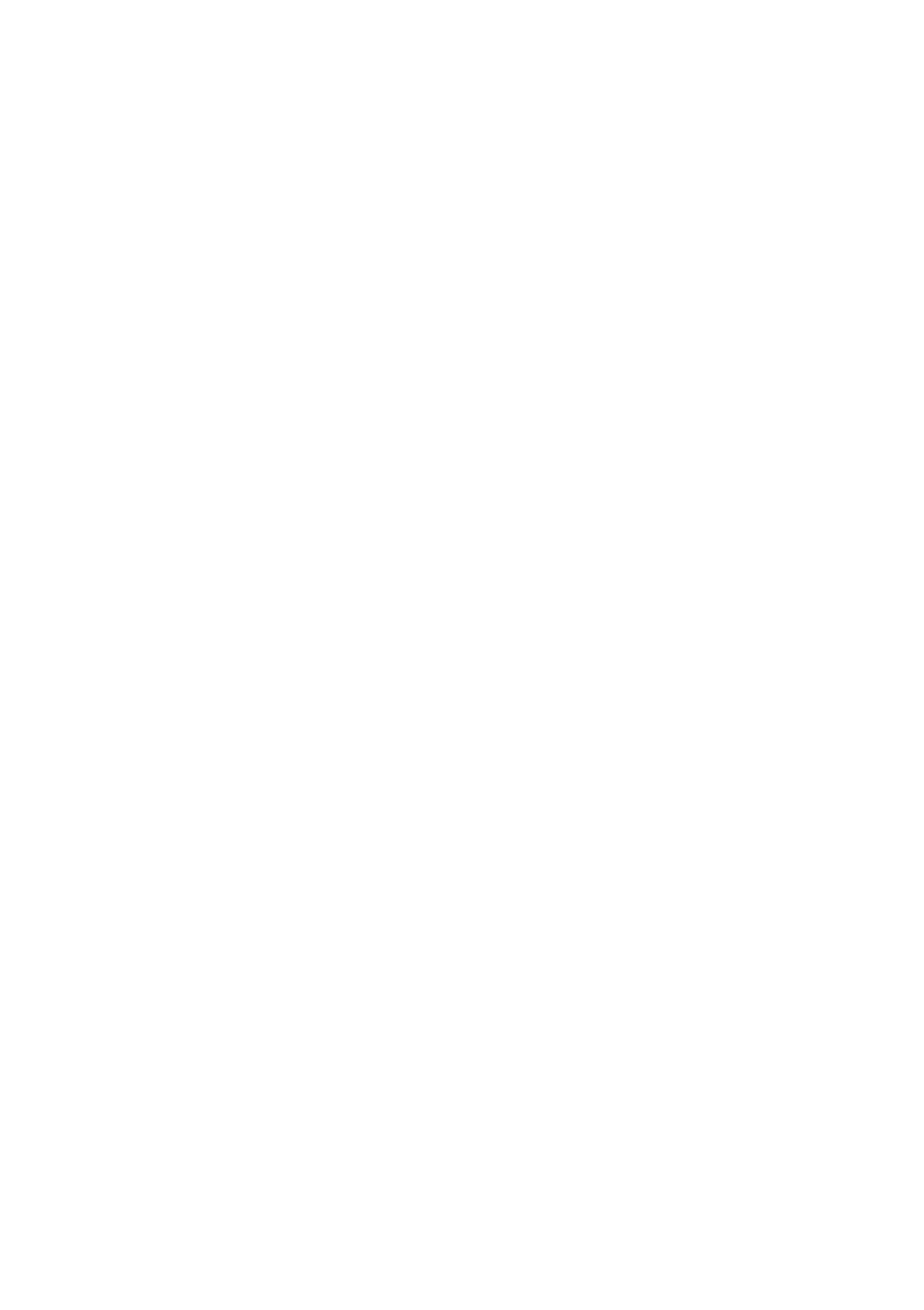#### THE ADMINISTRATIVE CODE OF 1987 ON THE CIVIL SERVICE COMMISSION

#### BOOK V

## TITLE I – CONSTITUTIONAL COMMISSION

#### SUBTITLE A – CIVIL SERVICE COMMISSION

#### Chapter I – General Provisions

SECTION 1. *Declaration of Policy.* — The State shall insure and promote the Constitutional mandate that appointments in the Civil Service shall be made only according to merit and fitness; that the Civil Service Commission, as the central personnel agency of the Government, shall establish a career service, adopt measures to promote morale, efficiency, integrity, responsiveness, and courtesy in the civil service, strengthen the merit and rewards system, integrate all human resource development programs for all levels and ranks, and institutionalize a management climate conducive to public accountability; that public office is a public trust and public officers and employees must at all times be accountable to the people; and that personnel functions shall be decentralized, delegating the people; and the personnel functions shall be decentralized, delegating the corresponding authority to the departments, offices and agencies where such functions can be effectively performed.

SEC. 2. *Duties and Responsibilities of Public Officers and Employees*. — Public officers and employees shall have the duties, responsibilities, and accountability provided in Chapter 9, Book I of this Code.

SEC. 3. *Terms and Conditions of Employment.* — The terms and conditions of employment of all government employees, including those in government–owned or controlled corporations with original charters, shall be fixed by law. The terms and conditions of employment which are not fixed by law may be the subject of negotiations of employment which are not fixed by law may be the subject of negotiation between recognized employees' organizations and appropriate government authorities.

SEC. 4. *Compensation.* — The Congress shall provide for the standardization of compensation of government officials and employees including those in government-owned or controlled corporations with original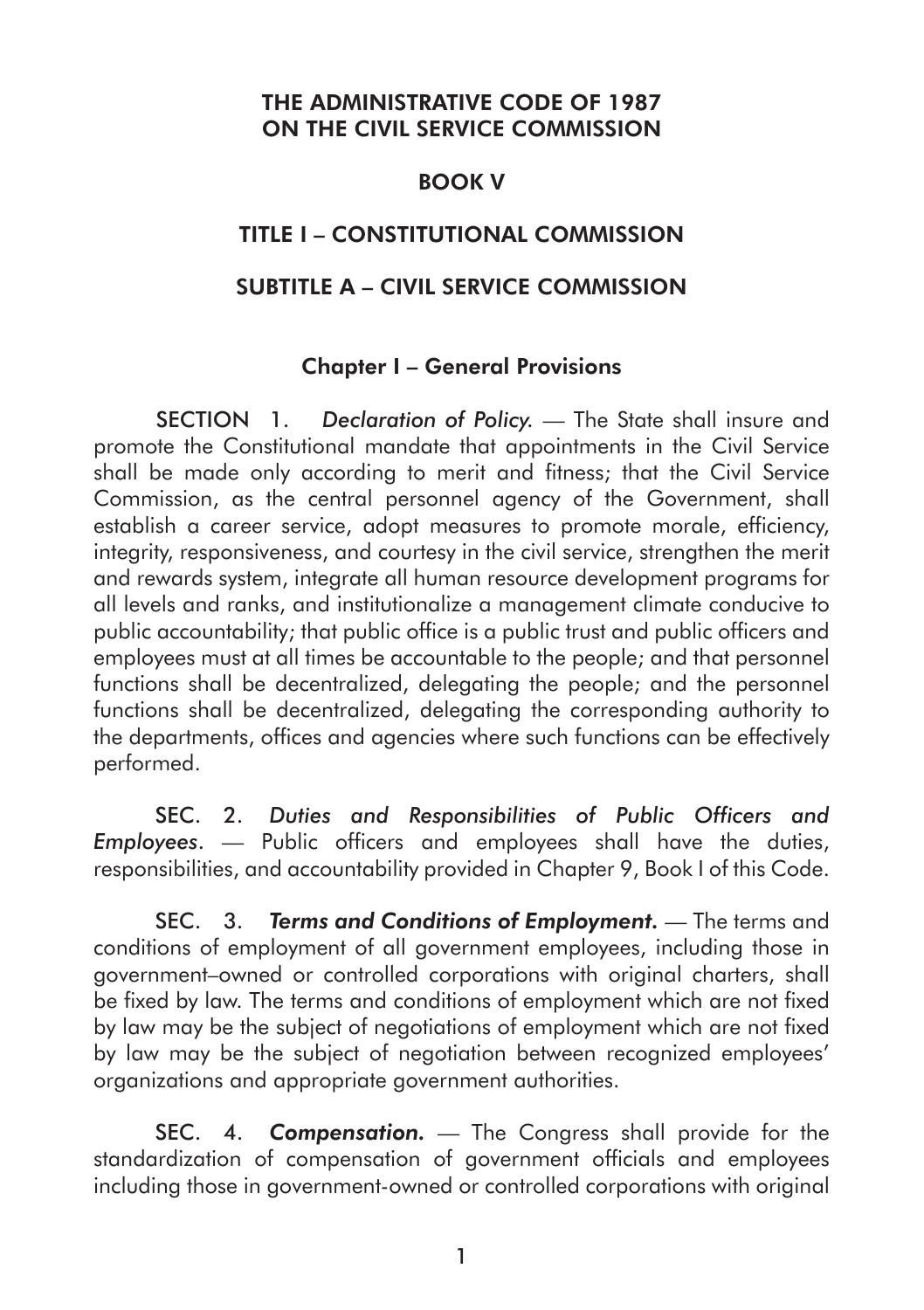charters, taking into account the nature of the responsibilities pertaining to, and the qualifications required for the position concerned.

SEC. 5. *Definition of Terms.* — As used in this title, the following shall be construed thus:

- (1) *Agency* means any bureau, office, commission, administration, board, committee, institute, corporation with original charter, whether performing governmental or proprietary function, or any other unit of the National Government, as well as provincial, city, municipal government, except as hereinafter otherwise provided.
- (2) Appointing officer is the person or body authorized by law to make appointments in the Philippine Civil Service.
- (3) Class include all positions in the government service that are sufficiently similar as to duties and responsibilities and require similar qualifications that can be given the same title and salary and for all administrative and compensation purposes, be treated alike.
- (4) Commission refers to the Civil Service Commission.
- (5) Chairman refers to the Chairman of the Commission.
- (6) Commissioner refers to the either of the two other members of the Commission.
- (7) Department includes any of the executive departments or entities having the category of a department including the judiciary, Commission on Elections and Commission on Audit.
- (8) Eligible refers to a person who obtains a passing grade in a civil service examination or is granted a civil service eligibility and whose name is entered in the register of eligibles.
- (9) Examination refers to a civil service examination conducted by the Commission and its regional offices or by other departments or agencies with the assistance of the Commission, or in coordination or jointly with it, and those that it may delegate to departments and agencies pursuant to this Title, or those that may have been delegated by law.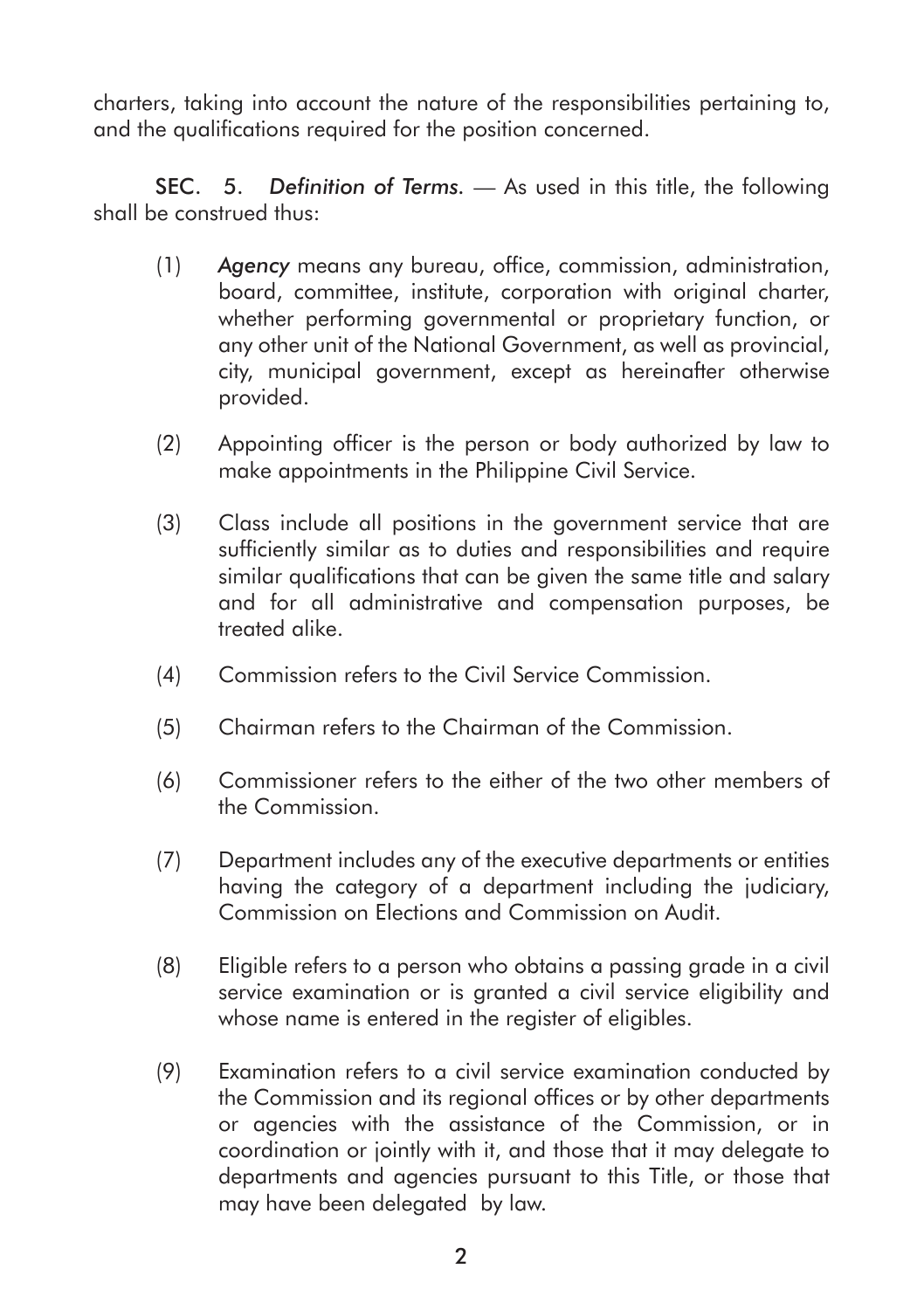(10) Form refers to the those prescribed by the Civil Service Commission.

## Chapter 2 – Coverage of the Civil Service

SEC. 6. *Scope of the Civil Service.* — (1) The Civil Service embraces all branches, subdivisions, instrumentalities, and agencies of the Government, including government-owned or controlled corporations with original charters. (2) Positions in the Civil Service shall be classified into career service and noncareer service.

SEC. 7. *Career Service.* — The Career Service shall be characterized by (1) entrance based on merit and fitness to be determined as far as practicable by competitive examination, or based on highly technical qualifications; (2) opportunity for advancement to higher career positions; and (3) security of tenure.

The Career Service shall include:

- (1) Open Career positions, appointment to which prior qualification in an appropriate examination is required;
- (2) Closed Career position which are scientific or highly technical in nature; these include the faculty and academic staff of state colleges and universities, and scientific and technical positions in scientific or research institutions which shall establish and maintain their own merit systems;
- (3) Positions in the Career Executive Service, namely, Undersecretary, Assistant Secretary, Bureau Director, Assistant Bureau Director, Regional Director, Assistant Regional Director, Chief of Department Service and other officers of equivalent rank as may be identified by the Career Executive Service Board, all of whom are appointed by the President;
- (4) Career officers other than those in the Career Executive Service, who are appointed by the President, such as the Foreign Service Officers in the Department of Foreign Affairs;
- (5) Commission officers and enlisted men of the Armed Forces which shall maintain a separate merit system;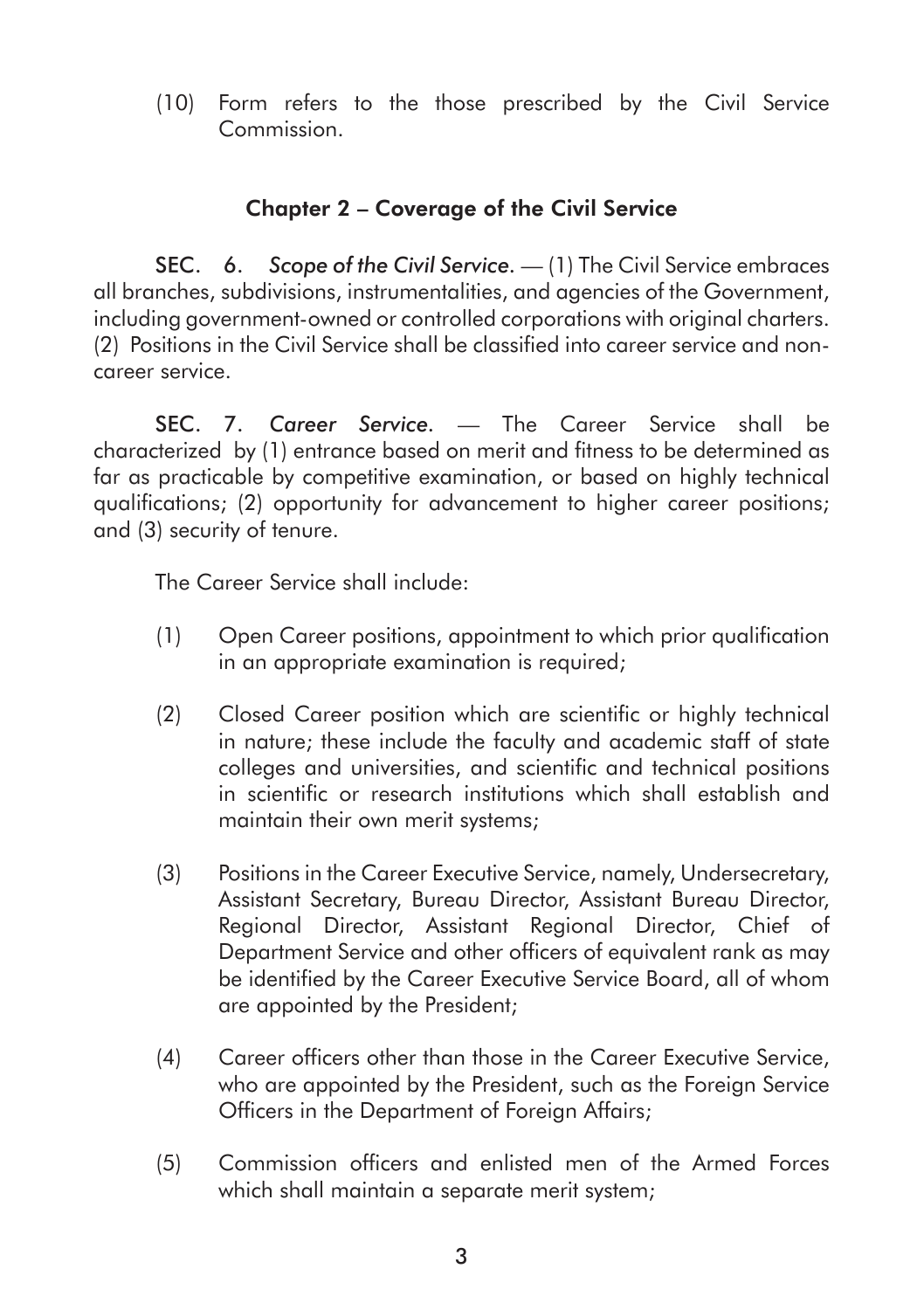- (6) Personnel of government-owned or controlled corporations, whether performing governmental or proprietary functions, who do not fall under the non-career service; and
- (7) Permanent laborer, whether skilled, semi-skilled, or unskilled.

SEC. 8. Classes of Positions in the Career Service. - (1) Classes positions in the career service, appointment to which requires examinations shall be grouped into three major levels as follows:

- (a) The first level shall include clerical, trades, crafts, and custodial service positions which involve non-professional or subprofessional work in a non-supervisory or supervisory capacity requiring less than four years of collegiate studies;
- (b) The second level shall include professional, technical and scientific positions which involve professional, technical or scientific work in a non-supervisory or supervisory capacity requiring at least four years of college work up to Division Chief level; and
- (c) The third level shall cover positions in the Career Executive Service.
- (2) Except as herein otherwise provided, entrance to the first two levels shall be through competitive examinations, which shall be open to those inside and outside the service who meet the minimum qualification requirements. Entrance to a higher level does not require previous qualification in the lower level. Entrance to the third level shall be prescribed by the Career Executive Service Board.
- (3) Within the same level, no civil service examination shall be required for promotion to a higher position in one or more related occupational groups. A candidate for promotion should, however, have previously passed the examination for that level.

SEC. 9. *Non-Career Service.* — The Non-Career Service shall be characterized by (1) entrance on bases other than those of the usual tests of merit and fitness utilized for the career service; and (2) tenure which is limited to a period specified by law, or which is coterminous with that of the appointing authority or subject to his pleasure, or which is limited to the duration of a particular project for which purpose employment was made.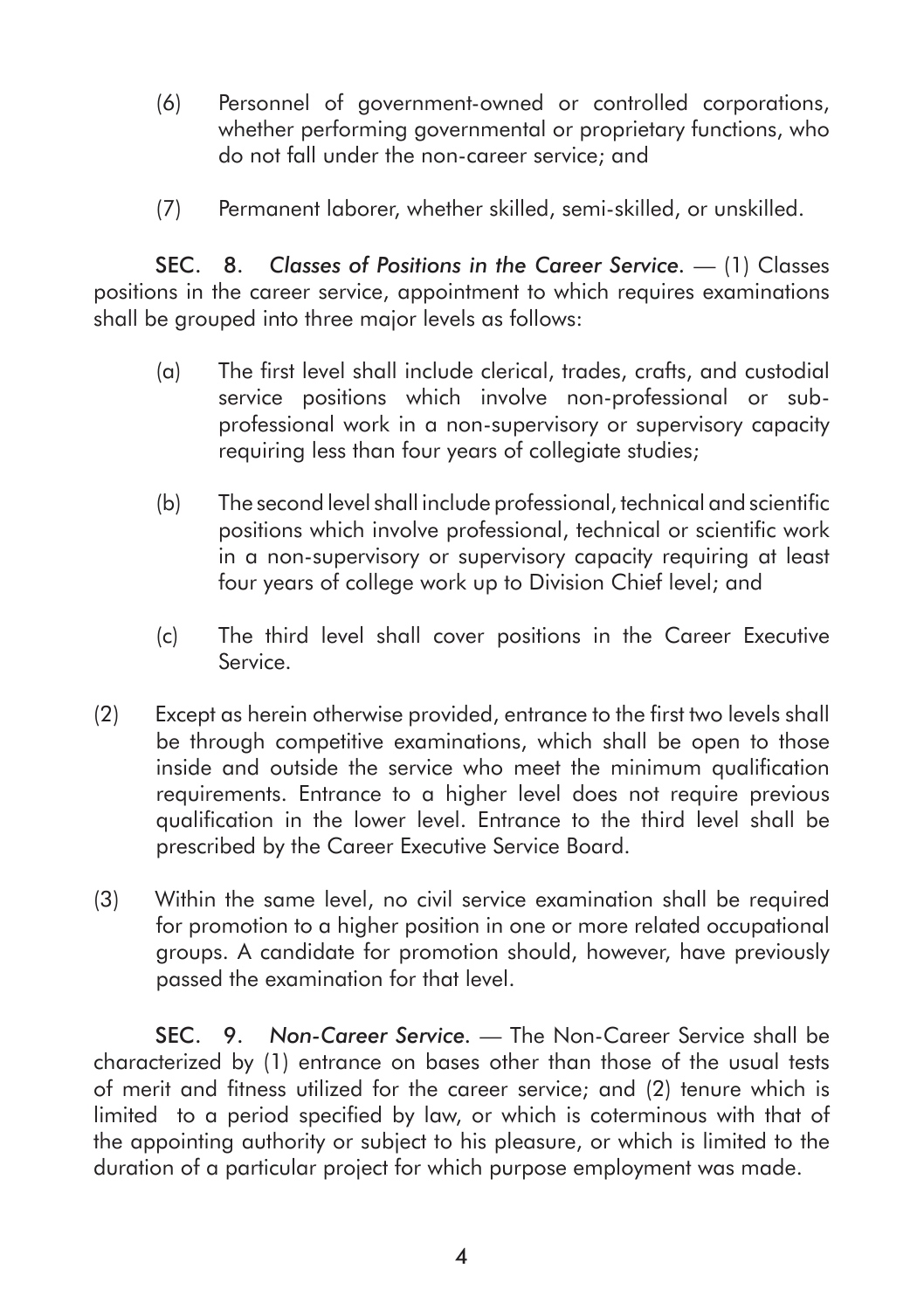The Non-Career Service shall include:

- (1) Elective officials and their personal or confidential staff;
- (2) Secretaries and other officials of Cabinet rank who hold their positions at the pleasure of the President and their personal or confidential staff(s);
- (3) Chairman and members of commissions and boards with fixed terms of office and their personal or confidential staff;
- (4) Contractual personnel or those who employment in the government is in accordance with a special contract to undertake a specific work or job, requiring special or technical skills not available in the employing agency, to be accomplished within a specific period, which in no case shall exceed one year, and performs or accomplishes the specific work or job, under his own responsibility with a minimum of direction and supervision form the hiring agency; and
- (5) Emergency and seasonal personnel.

## Chapter 3 – Organization and Functions of the Civil Service Commission

SEC. 10. *Composition.* — The Commission shall be composed of a Chairman and two Commissioners who shall be natural born citizens of the Philippines and, at the time of their appointment, at least thirty-five years of age, with proven capacity for public administration, and must have been candidates for any elective position in the elections immediately preceding their appointment.

SEC. 11. *Appointment of Chairman and Commissioners.* — The Chairman and the Commissioners shall be appointed by the President with the consent of the Commission on Appointments for a term of seven years without reappointment. Of the first appointed, the Chairman shall hold office for seven years, a Commissioner for five years, and another Commissioner for three years, without reappointment. Appointment to any vacancy shall be only for the unexpired term of the predecessor. In no case shall any Member be appointed or designates in a temporary or acting capacity.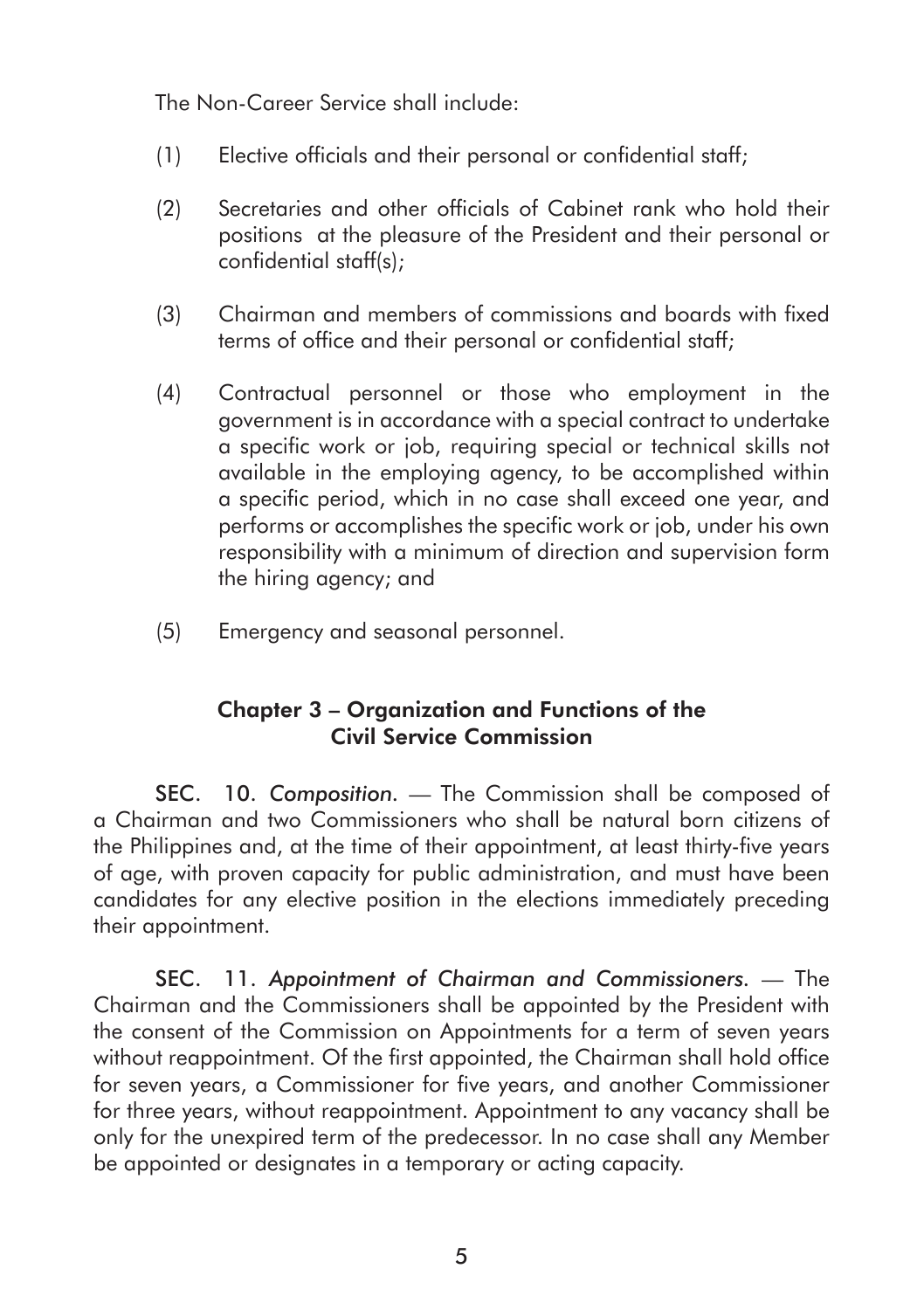SEC. 12. *Powers and Functions.* — The Commission shall have the following powers and functions:

- (1) Administer and enforce the constitutional and statutory provisions on the merit system for all levels and ranks in the Civil Service;
- (2) Prescribe, amend and enforce rules and regulations for carrying into effect the provisions of the Civil Service Law and other pertinent laws;
- (3) Promulgate policies, standards and guidelines for the Civil Service and adopt plans and programs to promote economical, efficient and effective personnel administration in the government;
- (4) Formulate policies and regulations for the administration, maintenance and implementation of position classification and compensation and set standards for the establishment, allocation and reallocation of pay scales, classes and positions;
- (5) Render opinions and rulings on all personnel and other Civil Service matters which shall be binding on all heads of departments, offices and agencies and which may be brought to the Supreme Court on certiorari;
- (6) Appoint and discipline its officials and employees in accordance with law and exercise control and supervision over the activities of the Commission;
- (7) Control, supervise and coordinate Civil Service examinations. Any entity or official in government may be called upon by the Commission to assist in the preparation and conduct of said examinations including security, use of buildings and facilities as well as personnel, and transportation of examination materials which shall be exempt from inspection regulations;
- (8) Prescribe all forms for Civil Service examinations, appointments, reports and such other forms as may be required by laws, rules and regulations;
- (9) Declare positions in the Civil Service as may properly be primarily confidential, highly technical or policy determining;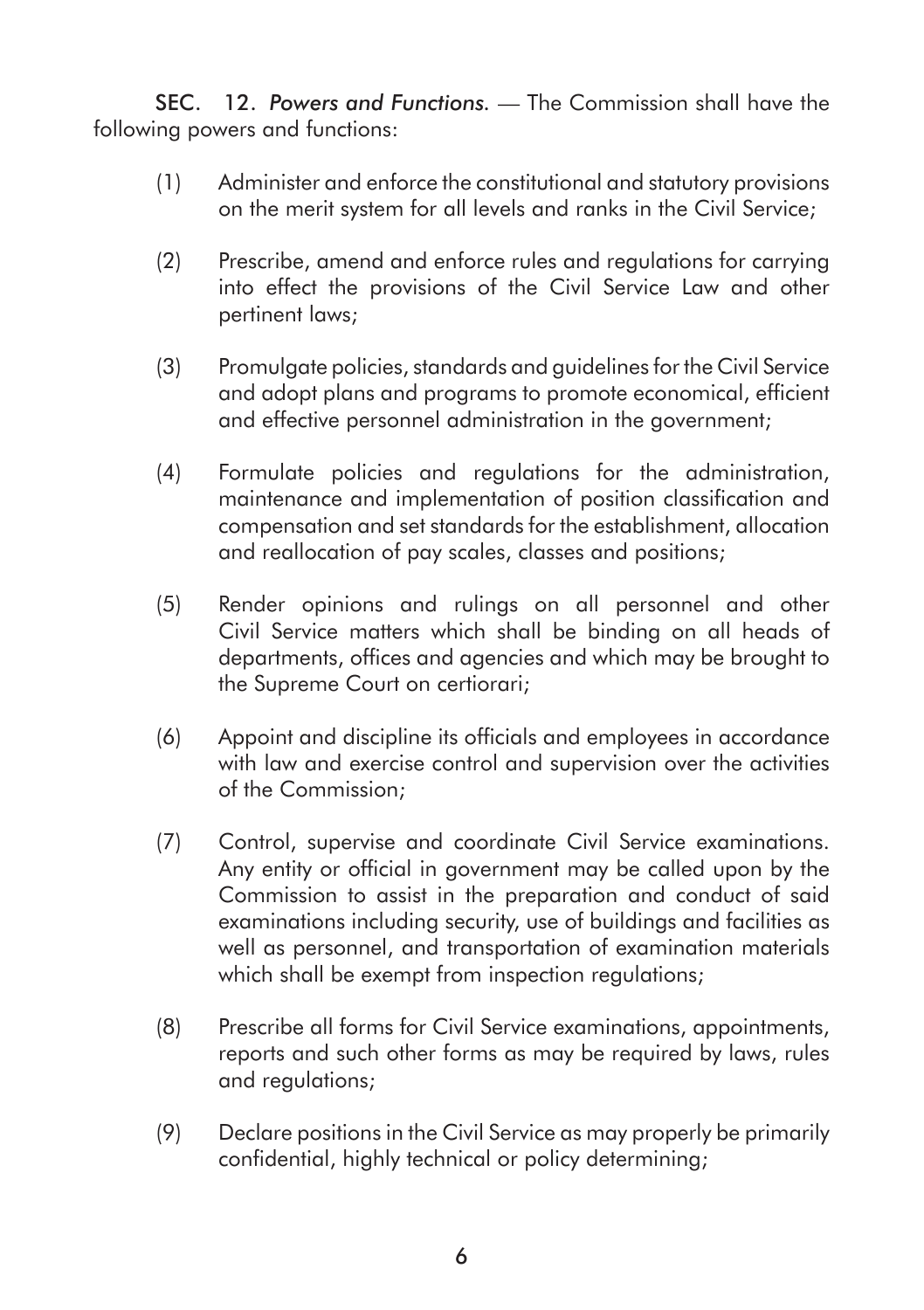- (10) Formulate, administer and evaluate programs relative to the development and retention of qualified and competent workforce in the public service;
- (11) Hear and decide administrative cases instituted by or brought before it directly or an appeal, including contested appointments, and review decision and actions of its offices and the agencies attached to it. Officials and employees who fail to comply with such decisions, orders, or rulings shall be liable for contempt of the Commission. Its decisions, orders or rulings shall be final and executory. Such decisions, orders, or rulings may be brought to the Supreme Court or certiorari by the aggrieved party within thirty (3) days from receipt of a copy thereof;
- (12) Issued subpoena and subpoena duces tecum for the production of documents and records pertinent to investigations and inquires conducted by it in accordance with its authority conferred by the Constitution and pertinent laws;
- (13) Advise the President on all matters involving personnel management in the government service and submit to the President an annual report on the personnel programs;
- (14) Take appropriate action on all appointments and other personnel matters in the Civil Service including extension of Service beyond retirement age;
- (15) Inspect and audit the personnel actions and programs of the departments, agencies, bureaus, offices, local government units and other instrumentalities of the government including government-owned or controlled corporations; conduct periodic review of the decisions and actions of offices or officials to whom authority has been delegated by the Commission as well as conduct of the officials and the employees in these offices and apply appropriate sanctions whenever necessary;
- (16) Delegate authority for the performance of any function to departments, agencies and offices where such functions may be effectively performed;
- (17) Administer the retirement program for government officials and employees, and accredit government services and evaluate qualifications for retirement;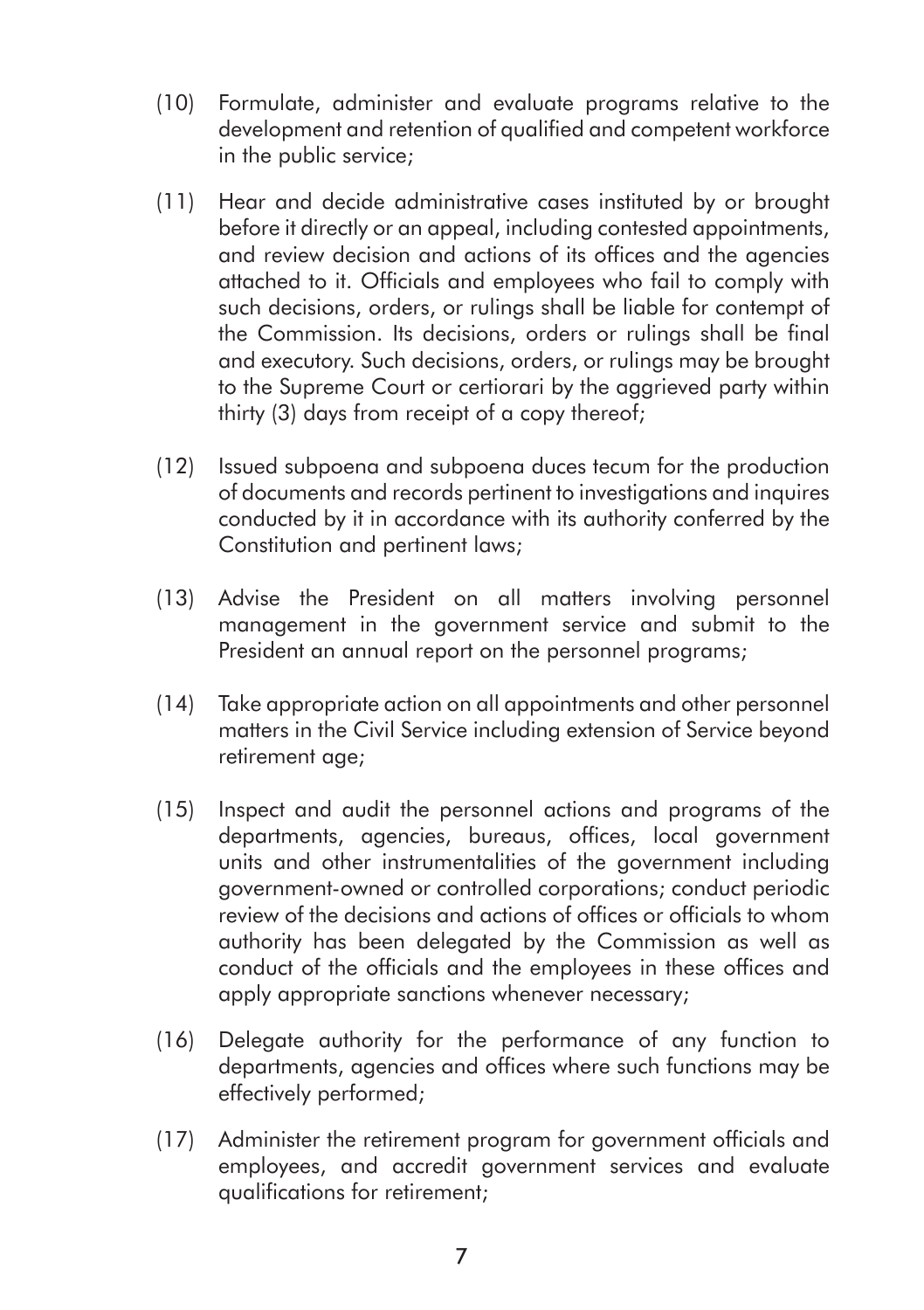- (18) Keep and maintained personnel records of all officials and employes in the Civil Service; and
- (19) Perform all functions properly belonging to a central personnel agency and such other functions as may be provided by law.

SEC. 13. Duties and Responsibilities of the Chairman. - Subject to policies and rules adopted by the Commission, the Chairman shall:

- (1) Direct all operations of the Commission;
- (2) Establish procedures for the effective operation of the Commission;
- (3) Transmit to the President rules and regulations, and other guidelines adopted by the Chairman which require Presidential attention including annual and other periodic reports;
- (4) Issue appointments to, and enforce decisions on administrative discipline involving officials and employees of the Commission;
- (5) Delegate authority for the performance of any function to officials and employes of the Commission;
- (6) Approve and submit the annual and supplemental budget of the Commission; and
- (7) Perform such other functions as may be provided by law.

SEC. 14. *Membership of the Chairman in Boards.* — The Chairman shall be a member of the Board of Directors or of other governing bodies of government entities whose functions affect the career development, employment status, rights, privileges, and welfare of government officials and employees, such as the Government Service Insurance System, Foreign Service Board, Foreign Trade Service Board, National Board for Teachers, and such other similar boards ad may be created by law.

SEC. 15. *Duties and Responsibilities of the Members of the Commission*. — Jointly with the Chairman, the two (2) Commissioners shall be responsible for the effective exercise of the rule-making and adjudicative functions of the Commission. They shall likewise perform such functions as may be delegated by the Commission. In case of the absence of the Chairman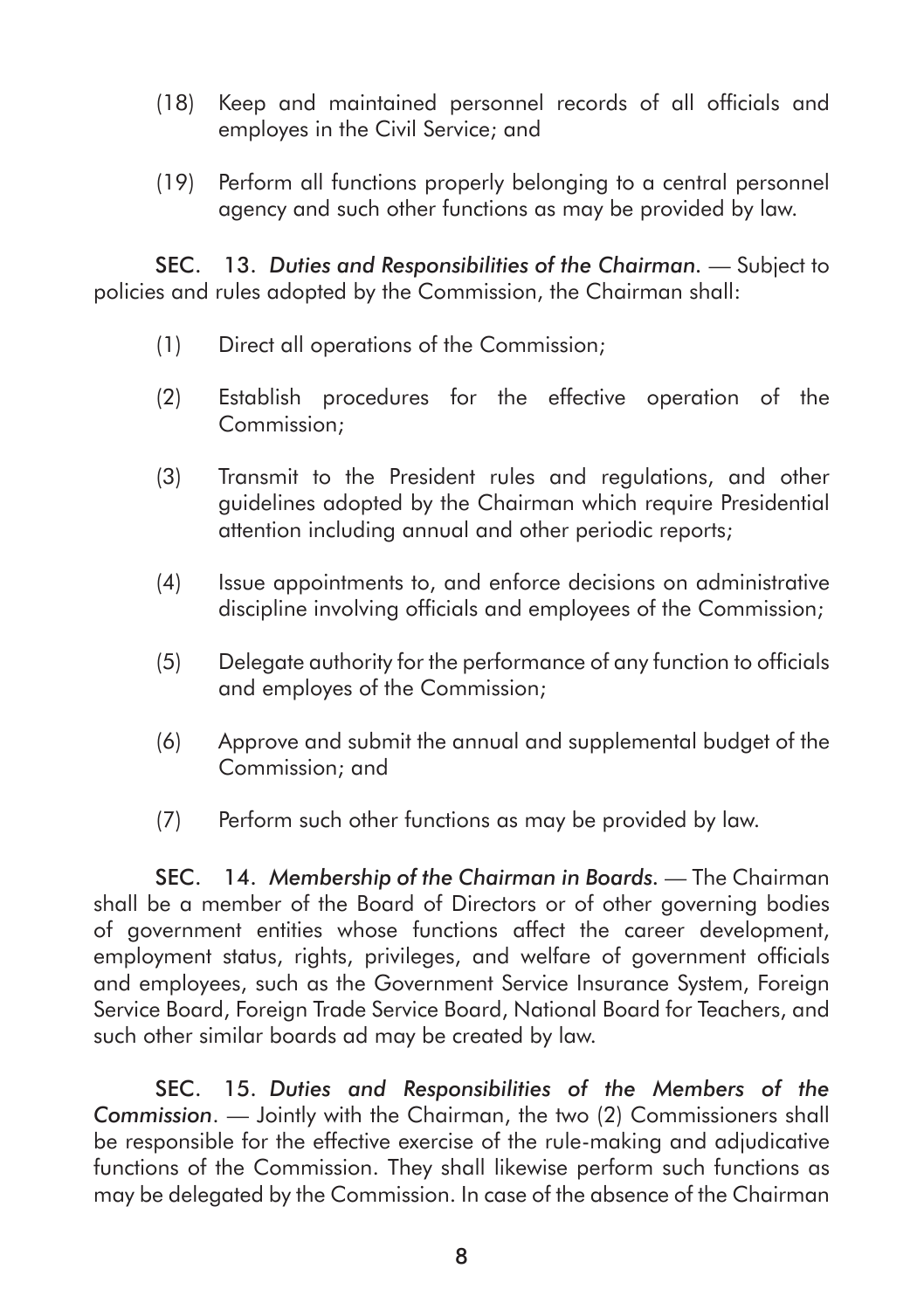owing to illness or other cause, the senior member shall performance the functions of the Chairman.

SEC. 16. *Offices of the Commission.* — The Commission shall have the following offices:

- (1) The *Office of the Executive Director* headed by an Executive Director, with a Deputy Executive Director, shall implement policies, standards, rules and regulations promulgated by the Commission; coordinate the programs of the offices of the Commission and render periodic reports on their operations, and perform such other functions as may be assigned by the Commission.
- (2) The *Merit Systems Protection Board* composed of a Chairman and two (2) members shall have the following functions:
	- (a) Hear and decide on appeal administrative cases involving officials and employees of the Civil Service. Its decision shall be final except those involving dismissal or separation from the service which may be appealed to the Commission;
	- (b) Hear and decide cases brought before it on appeal by officials and employees who feel aggrieved by the determination of appointing authorities involving personnel actions and violations of the merit system. The decision of the Board shall be final except those involving division chiefs or officials of higher ranks which may be appealed to the Commission;
	- (c) Directly take cognizance of complaints affecting functions of the Commission, those which are unacted upon by the agencies, and such other complaints which require direct action of the Board in the interest of justice;
	- (d) Administer oaths, issue subpoena and subpoena duces tecum, take testimony in any investigation or inquiry, punish for contempt in accordance with the same procedures and penalties prescribed in the Rules of Court; and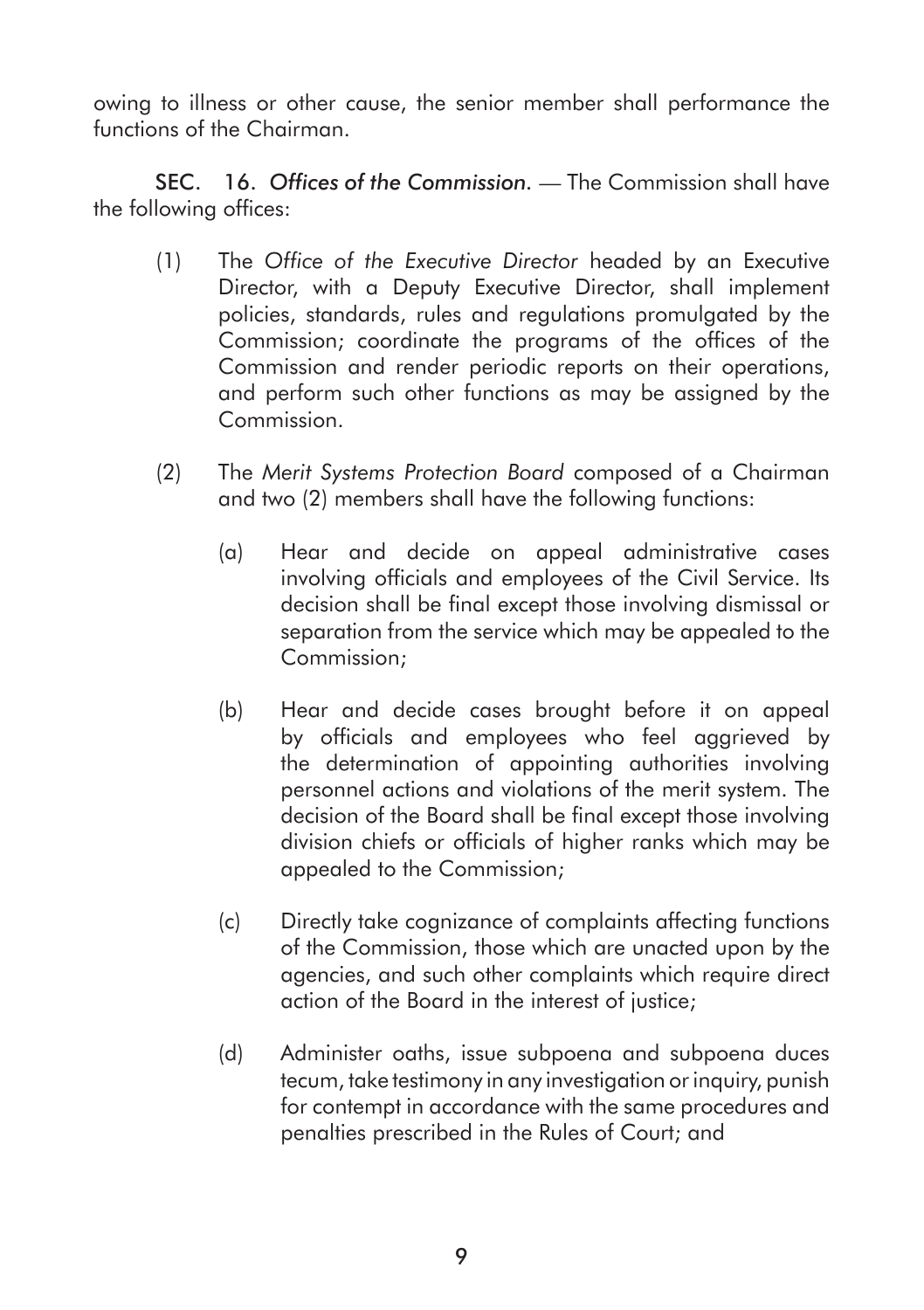- (e) Promulgate rules and regulations to carry out the functions of the Board subject to the approval of the Commission.
- (3) The *Office for Legal Affairs* shall provide the Chairman with legal advice and assistance; render coounselling services; undertake legal studies and researches; prepare opinions and rulings in the interpretation and application of the Civil Service law, rules and regulations; prosecute violations of such laws, rules and regulations; and represent the Commission before any Court or tribunal.
- (4) The *Office for Planning and Management* shall formulate development plans, programs and projects; undertake research and studies on the different aspects of public personnel management; administer management improvement programs; and provide fiscal and budgetary services.
- (5) The *Central Administrative Office* shall provide the Commission with personnel, financial, logistics and other basic support services.
- (6) The *Office for Central Personnel Records* shall formulate and implement policies, standards, rules and regulations pertaining to personnel records maintenance, security, control and disposal; provide storage and extension services; and provide and maintain library services.
- (7) The *Office for Position Classification and Compensation* shall formulate and implement policies, standards, rules and regulations relative to the administration of position classification and compensation.
- (8) The *Office for Recruitment, Examination and Placement* shall provide leadership and assistance in developing and implementing the overall Commission programs relating to recruitment, examination and placement, and formulate policies, standards, rules and regulations for the proper implementation of the Commission examination and placement programs.
- (9) The *Office for Career Systems and Standards* shall provide leadership and assistance in the formulation and evaluation of personnel systems and standards relative to performance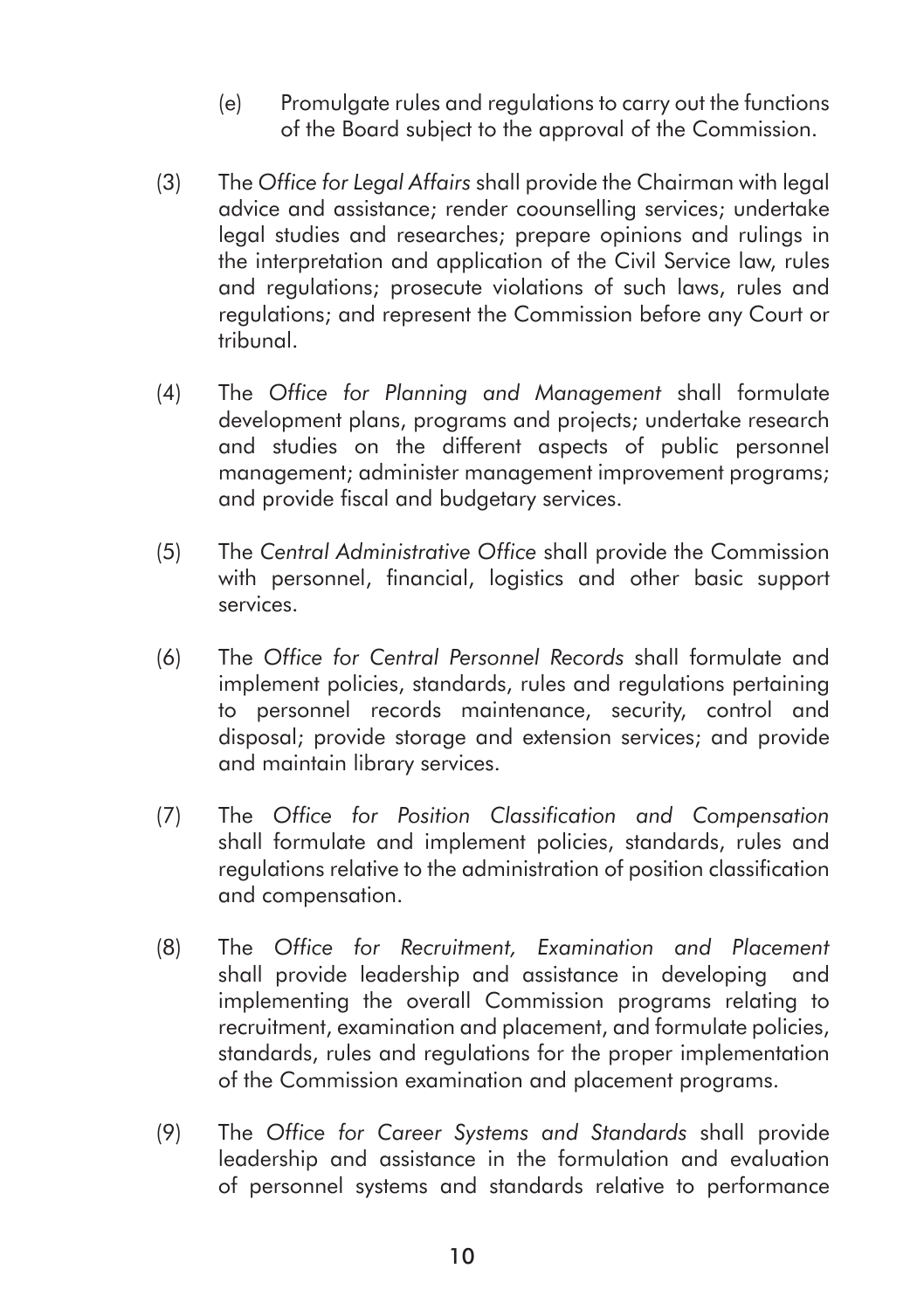appraisal, merit promiton, and employee incentive benefits and awards.

- (10) The *Office for Human Resource Development* shall provide leadership and assistance in the development and retention of qualified and efficient workplace in the Civil Service; formulate standards for training and staff development; administer servicewide scholarship programs; develop training literature and materials; coordinate and integrate all training activities and evaluate training programs.
- (11) The *Office for Personnel Inspection and Audit* shall develop policies, standards, rules and regulations for the effective conduct or inspection and audit of personnel and personnel management programs and the exercise of delegated authority; provide technical and advisory services to Civil Service Regional Offices and government agencies in the implementation of their personnel programs and evaluation systems.
- (12) The *Office for Personnel Relations* shall provide leadership and assistance in the development and implementation of policies, standards, rules and regulations in the accreditation of employee associations or organizations and in the adjustment and settlement of employee grievances and management-emploee disputes.
- (13) The *Office for Corporate Affairs* shall formulate and implement policies, standards, rules and regulations governing corporate officials and employees in the areas of recruitment, examination, placement, career development, merit and awards systems, position classification and compensation, performance appraisal, employee welfare and benefits, discipline and other aspects of personnel management on the basis of comparable industry practices.
- (14) The *Office for Retirement Administration* shall be responsible for the enforcement of the constitutional and statutory provisions relative to retirement and regulation for the effective implementation of the retirement of government officials and employees.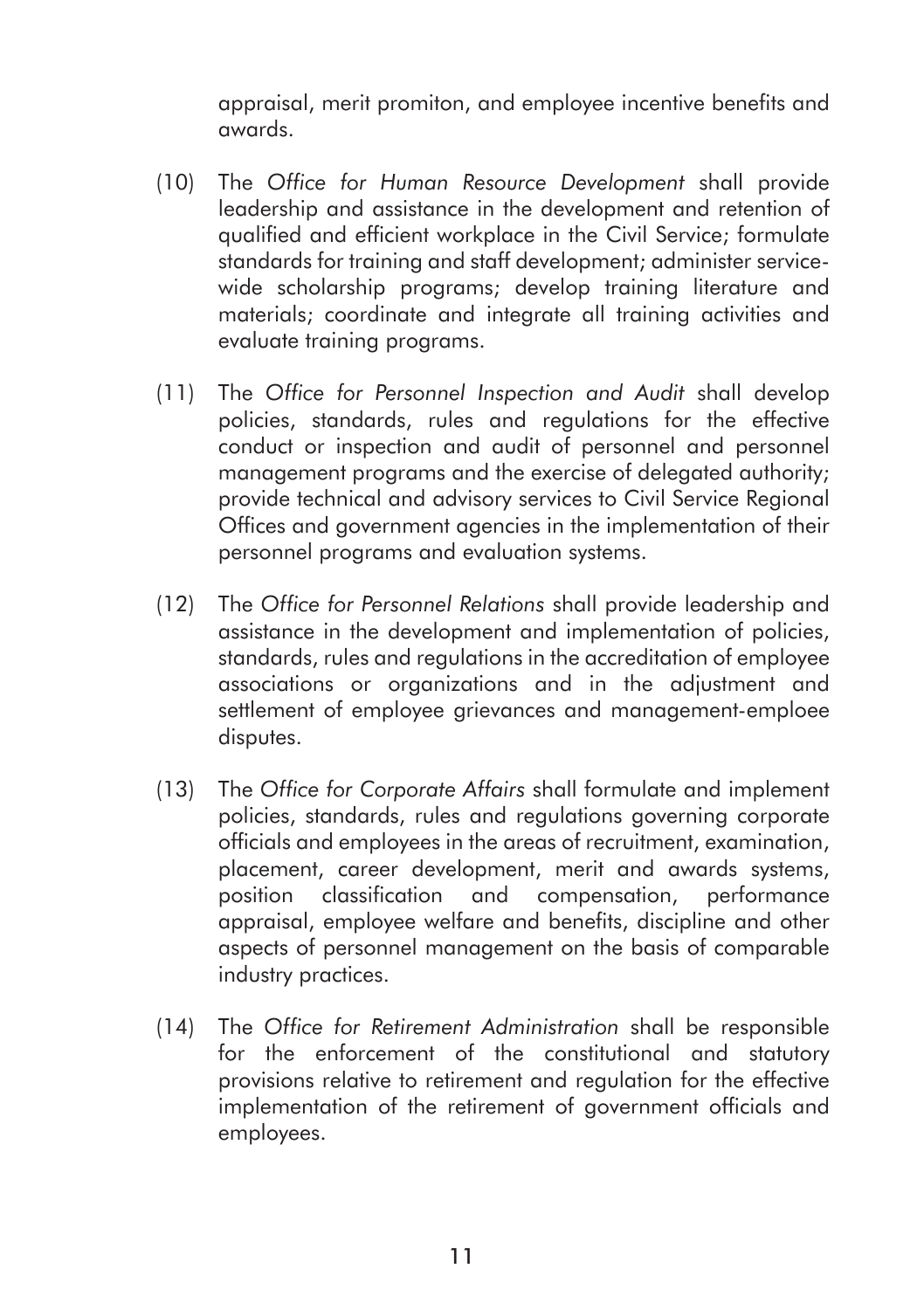- (15) The *Regional and Field Offices*. The Commission shall have not less than thirteen (13) Regional offices each to be headed by a Director, and such field offices as may be needed, each to be headed by an official with at least the rank of an Assistant Director. Each Regional Office shall have the following functions:
	- (a) Enforce Civil Service law and rules, policies, standards on personnel management within their respective jurisdiction;
	- (b) Provide technical advice and assistance to government offices and agencies regarding personnel administration; and
	- (c) Perform such other functions as may be delegated by the Commission.

SEC. 17. *Organizational Structure.* — Each office of the Commission shall be headed by a Director with at least one (1) Assistant Director, and may have such divisions as are necessary to carry out their respective functions. As an independent constitutional body, the Commission may effect changes in the organization as the need arises.

## CHAPTER 4 – Interdepartment Relations

SEC. 18. *Civil Service Assistance to Departments and Agencies.* — Each Secretary or head of office, agency, government-owned or controlled corporation with original charter and local government shall be responsible for personnel administration in his office which shall be in accordance with the provision relating to civil service embodied in the Constitution, this Title and the rules, principles, standards, guidelines and regulations established by the Commission. The Civil Service Commission shall, whenever it deems it in the interest of the public service, organize in each department, office, agency, government-owned or controlled corporation, and provincial and city government a Civil Service Staff which shall be headed by an officer of the Commission. The necessary staff personnel and office facilities and equipment shall be provided by the department, government-owned or controlled corporation or local government where the staff is established but the Commission may augment these with its own. The staff shall serve as the principal liaison between the Civil Service and the Department concerned and shall perform the following specific functions and those functions which may hereafter be assigned to it by the Commission: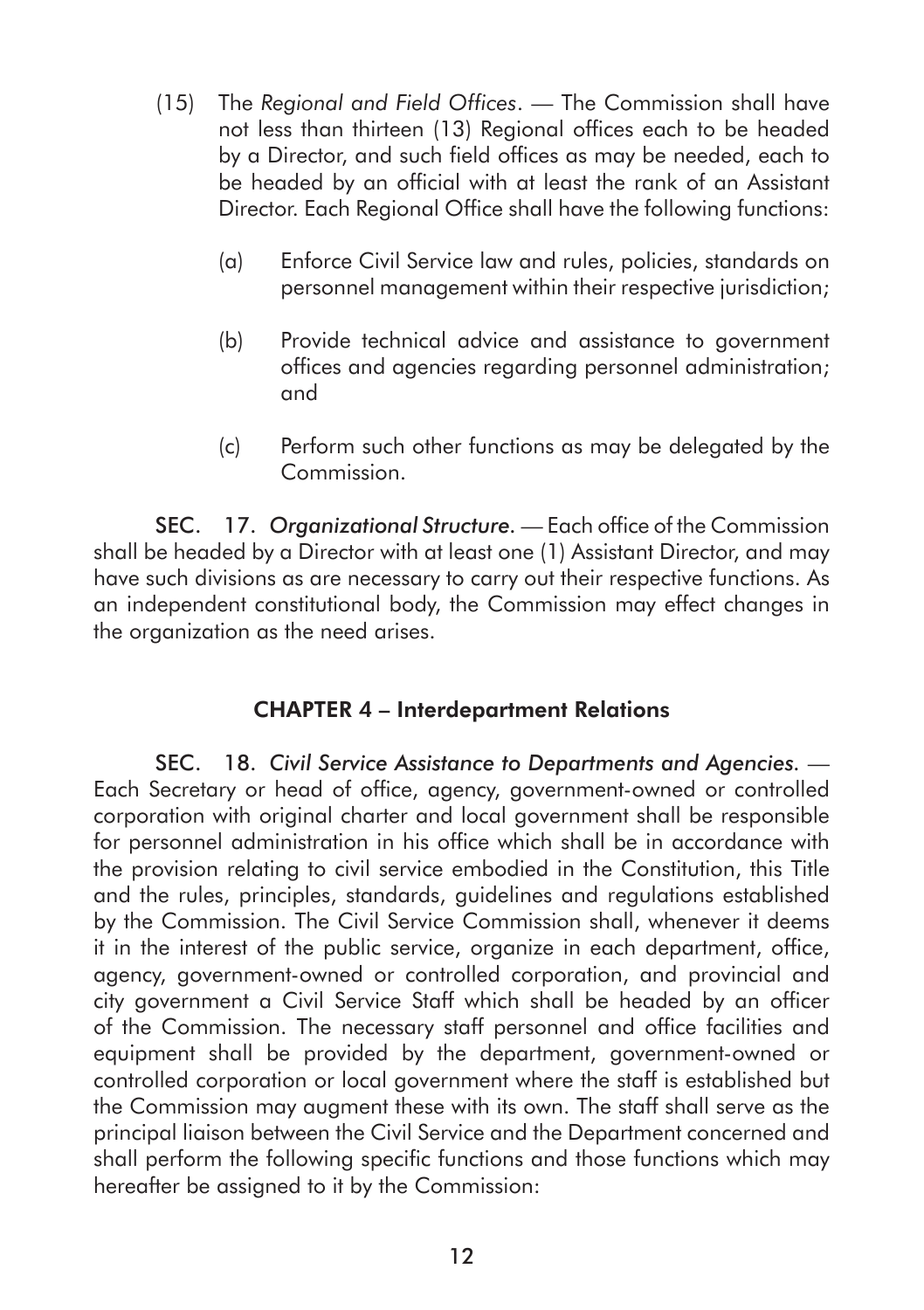- (1) Provide technical assistance in all aspects of personnel management;
- (2) Monitor and audit periodically the personnel practices and performance of the Department or agency concerned as well as those of public officers and employees thereat;
- (3) Determine agency compliance with Civil Service Law and rules; and
- (4) In the performance of these functions, the staff shall welcome and receive from the public any suggestions, observations and complaints pertaining to the conduct of public officers and employees.

In the performance of their functions, the units so organized shall avail of the technical assistance and guidelines of the Civil Service Commission.

SEC. 19. *Council of Personnel Officers.* — There shall be a Council of Personnel Officers to be composed of chief personnel officers of the different executive departments and of agencies with the category of department that the Chairman of the Commission shall select for membership. Except for its Executive Officer who shall be designated by the Chairman from among the appropriate officials in the Civil Service Commission, the Council is authorized to elect such other officers from among its members and to fix its own rules or procedures concerning attendance at meetings, approval of policy declaration, and other business matters. Provisions for necessary facilities and clerical assistance for the Council shall be made in the annual budget of the Commission.

The Council shall have the following functions:

- (1) Offer advice, upon request of the Secretary of a Department or the Commission, in developing constructive policies, standards, procedures, and programs as well as on matters relating to the improvement of personnel methods and to the solution of personnel problems confronting the various departments and agencies of the government;
- (2) Promote among the departments and agencies, through study and discussion, uniform and consistent interpretation and application of personnel policies; and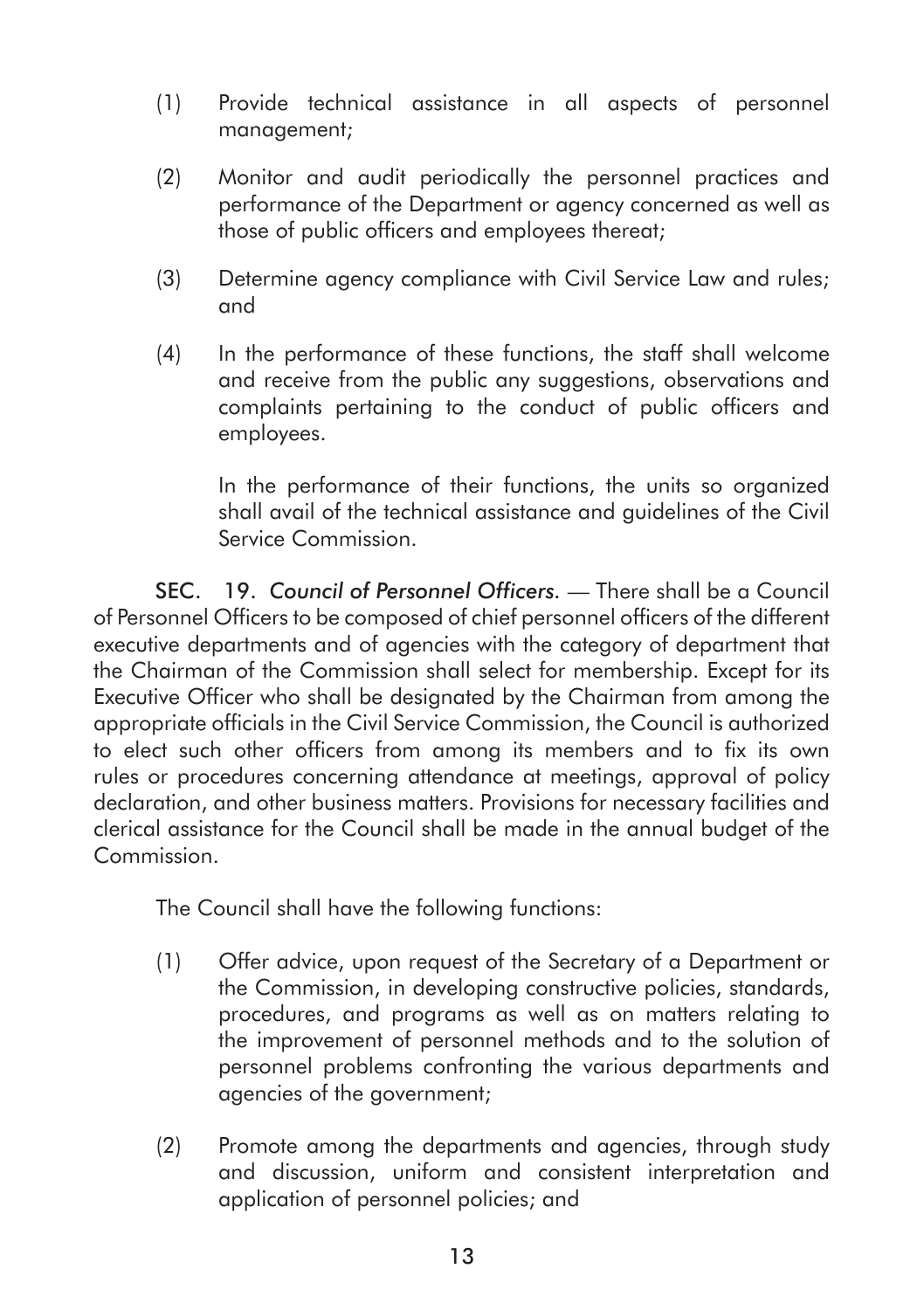(3) Serve as a clearing house of information and stimulate the use of methods of personnel management that will contribute most to good government.

SEC. 20. *Inspection and Audit.* — The Commission, through its designated representatives, shall conduct a periodic inspection and audit of the personnel management program of each department, agency, province or city, in order to: (a) determine compliance with the Civil Service law, rules and standards; (b) review discharge of delegated authority; (c) make an adequate evaluation of the progress made and problems encountered in the conduct of the merit system in the national and local governments; (d) give advice and provide assistance in developing constructive policies, standards and procedures, and (e) stimulate improvement in all areas of personnel management.

Periodic inspection and audit will include an appraisal of personnel management operations and activities relative to: (a) formulation and issuance of personnel policy; (b) recruitment and selection of employees; (c) personnel action and employment status; (d) career and employee development; (e) performance evaluation system; (f) employee suggestions and incentive award; (g) employee relations and services; (h) discipline; (i) personnel records and reporting; and (j) programs evaluation.

## CHAPTER 5 – Personnel Policies and Standards

SEC. 21. Recruitment and Selection of Employees. (1) Opportunity for government employment shall be open to all qualified citizens and positive efforts shall be exerted to attract the best qualified to enter the service. Employees shall be selected on the basis of fitness to perform the duties and assume the responsibilities of the positions.

- (2) When a vacancy occurs in a position in the first level of the Career Service as defined in Section 8, the employees in the department who occupy the next lower positions in the occupational group under which the vacant position is classified, and in other functionally related occupational groups and who are competent, qualified and with the appropriate civil service eligibility shall be considered for promotion.
- (3) When a vacancy occurs in a position in the second level of the Career Service as defined in Section 8, the employees in the government service who occupy the next lower positions in the occupational group under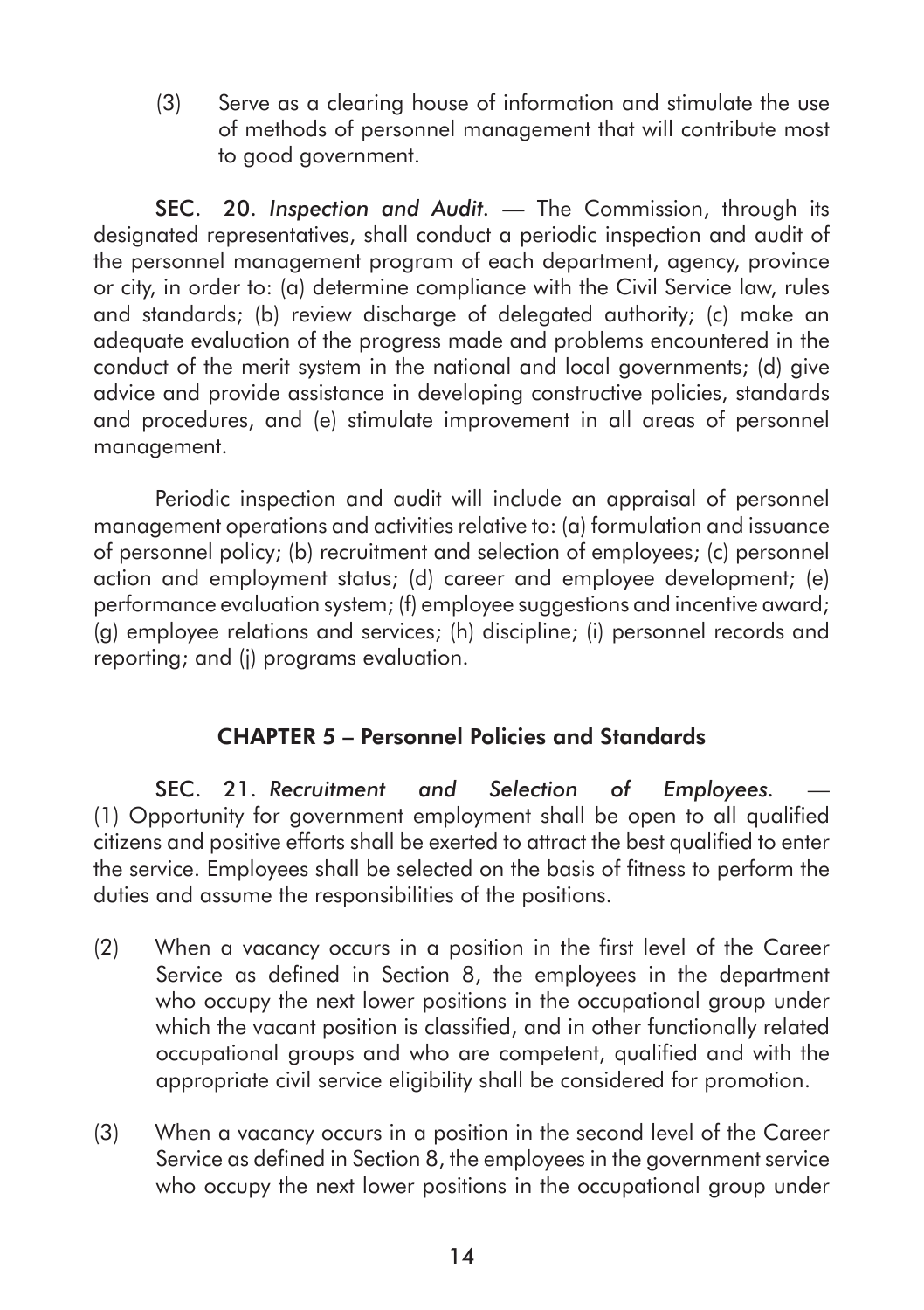which the vacant position is classified and in other functionally related occupational groups and who are competent, qualified and with the appropriate civil service eligibility shall be considered for promotion.

- (4) For purposes of this Section, each department or agency shall evolve its own screening process, which may include tests of fitness, in accordance with standards and guidelines set by the Commission. Promotion boards shall be formed to formulate criteria for evaluation, conduct tests or interviews, and make systematic assessment of training experience.
- (5) If the vacancy is not filled by promotion as provided herein the same shall be filled by transfer of present employees in the government service, by reinstatement, by re-employment of persons separated through reduction in force, or by appointment of persons with the civil service eligibility appropriate to the positions.
- (6) A qualified next-in-rank employee shall have the right to appeal initially to the Secretaries or heads of agencies or instrumentalities including government-owned or controlled corporations with original charters, then to the Merit System Protection Board, and finally to the Civil Service Commission an appointment made in favor of another employee if the appellant is not satisfied with the written special reason or reasons given by the appointing authority for such appointment; Provided, however, that the decision of the Civil Service Commission may be reviewed on certiorari only by the Supreme Court within thirty (30) days from receipt of the decision of the aggrieved party. For purposes of this Section, "qualified next-in-rank" refers to an employee appointed on a permanent basis to a position previously determined to be nextin-rank and who meets the requirements for appointment thereto as previously determined by the appointing authority and approved by the Commission.
- (7) Qualification in an appropriate examination shall be required for appointment to positions in the first and second levels in the career service in accordance with the Civil Service rules, except as otherwise provided in this Title: Provided, That whenever there is a civil service eligible actually available for appointment, no person who is not such an eligible shall be appointed even in a temporary capacity to any vacant position in the career service in the government or in any government-owned or controlled corporation with original charter, except when the immediate filling of the vacancy is urgently required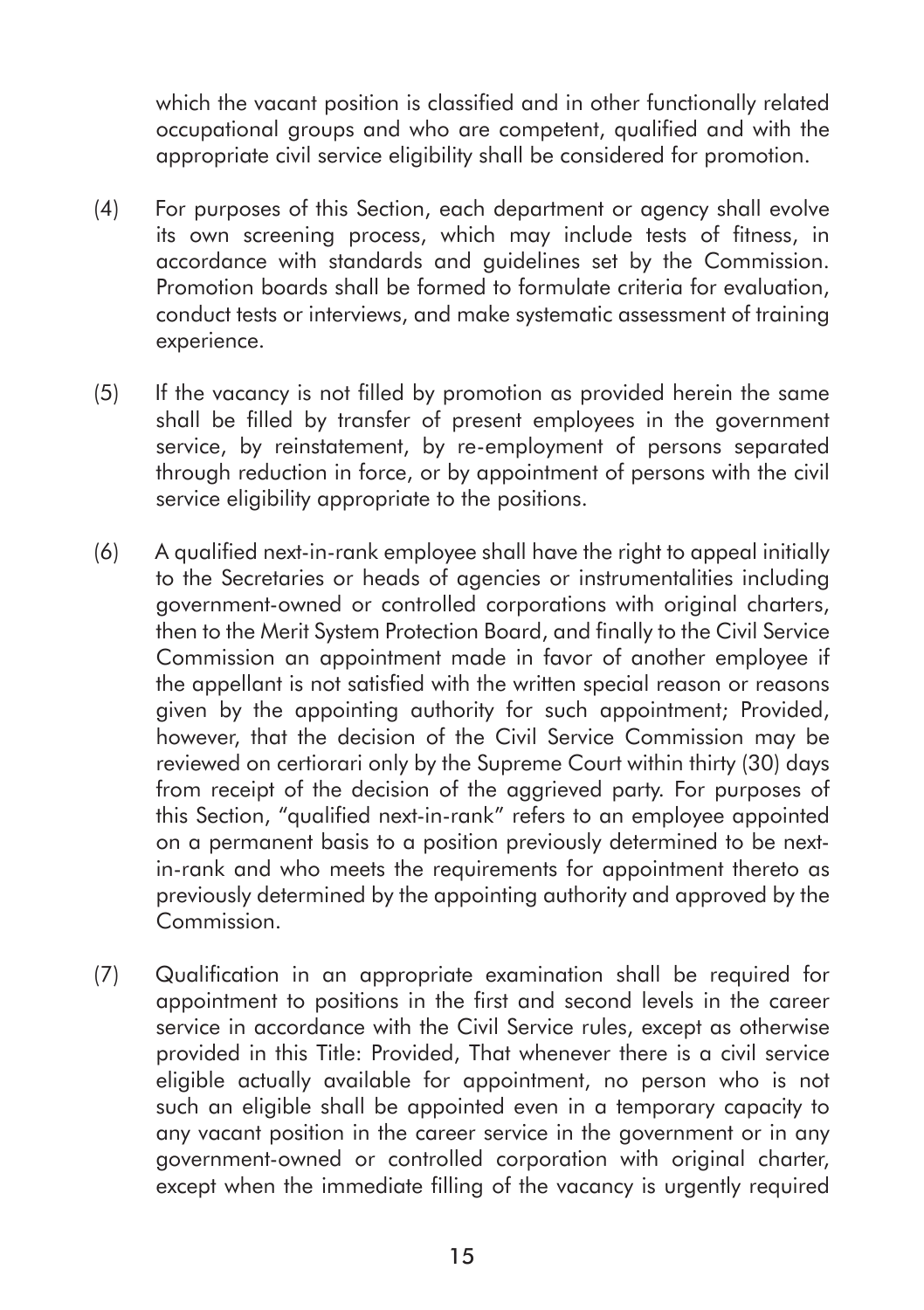in the public interest, or when the vacancy is not permanent, in which cases temporary appointments of non-eligibles may be made in the absence of eligibles actually and immediately available.

(8) The appropriate examinations herein referred to shall be those given by the Commission and the different agencies: Provided, however, That nothing herein shall affect those eligibilities acquired prior to the effectivity of the Civil Service Law: Provided, further, That a person with a civil service eligibility acquired by successfully passing an examination shall be qualified for a position requiring a lower eligibility if he possesses the other requirements for appointment to such position.

SEC. 22. *Qualification Standards.* — (1) A qualification standard expresses the minimum requirements for a class of positions in terms of education, training and experience, civil service eligibility, physical fitness, and other qualities required for successful performance. The degree of qualifications of an officer or employee shall be determined by the appointing authority on the basis of the qualification standard for the particular position.

Qualification standards shall be used as basis for civil service examinations for positions in the career service, as guides in appointment and other personnel actions, in the adjudication of protested appointments, in determining training needs, and as aid in the inspection and audit of the agencies' personnel work programs.

It shall be administered in such manner as to continually provide incentives to officers and employees towards professional growth and foster the career system in the government service.

(2) The establishment, administration and maintenance of qualification standards shall be the responsibility of the department or agency, with the assistance and approval of the Civil Service Commission and in consultation with the Wage and Position Classification Office.

SEC. 23. *Release of Examination Results.* — The results of any particular civil service examination held in a number of places on the same date shall be released simultaneously.

SEC. 24. *Register of Eligibles.* — The names of the competitors who pass an examination shall be entered in a register of eligibles arranged in the order of their general ratings and containing such information as the Commission may deem necessary.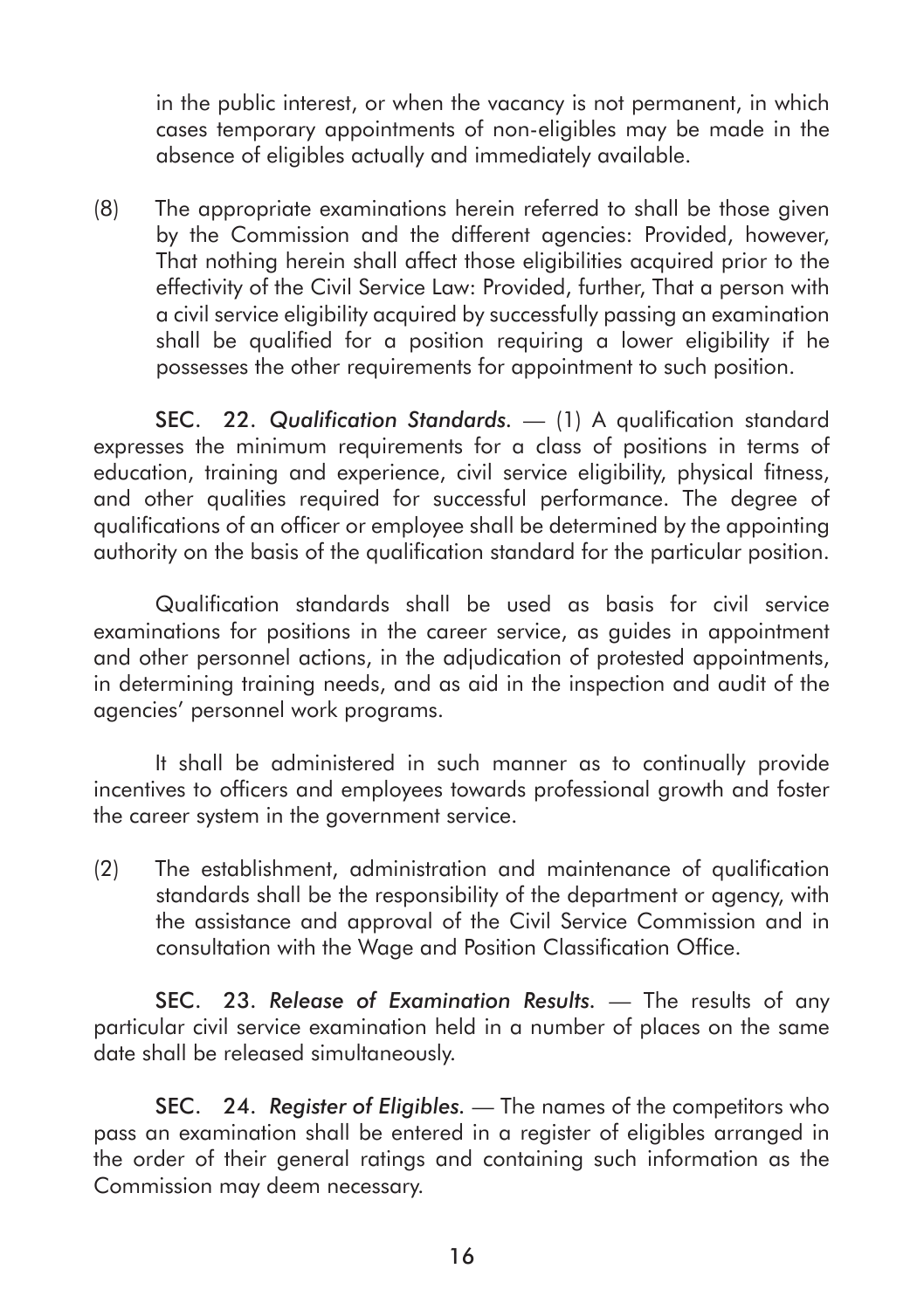SEC. 25. *Cultural Communities.* — In line with the national policy to facilitate the integration of the members of cultural communities and accelerate the development of the areas occupied by them, the Commission shall give special civil service examinations to qualify them for appointment in the civil service.

SEC. 26. *Personnel Actions.* — All appointments in the career service shall be made only according to merit and fitness, to be determined as far as practicable by competitive examinations. A non-eligible shall not be appointed to any position in the civil service whenever there is a civil service eligible actually available for and ready to accept appointment.

As used in this Title, any action denoting the movement or progress of personnel in the civil service shall be known as personnel action. Such action shall include appointment through certification, promotion, transfer, reinstatement, re-employment, detail, reassignment, demotion, and separation. All personnel actions shall be in accordance with such rules, standards, and regulations as may be promulgated by the Commission.

(1) *Appointment through certification.* — An appointment through certification to a position in the civil service, except as herein otherwise provided, shall be issued to a person who has been selected from a list of qualified persons certified by the Commission from an appropriate register of eligibles, and who meets all the other requirements of the position.

All such persons must serve a probationary period of six months following their original appointment and shall undergo a thorough character investigation in order to acquire permanent civil service status. A probationer may be dropped from the service for unsatisfactory conduct or want of capacity any time before the expiration of the probationary period: Provided, That such action is appealable to the Commission.

(2) *Promotion.* — A promotion is a movement from one position to another with an increase in duties and responsibilities as authorized by law and usually accompanied by an increase in pay. The movement may be from one department or agency to another or from one organizational unit to another in the same department or agency.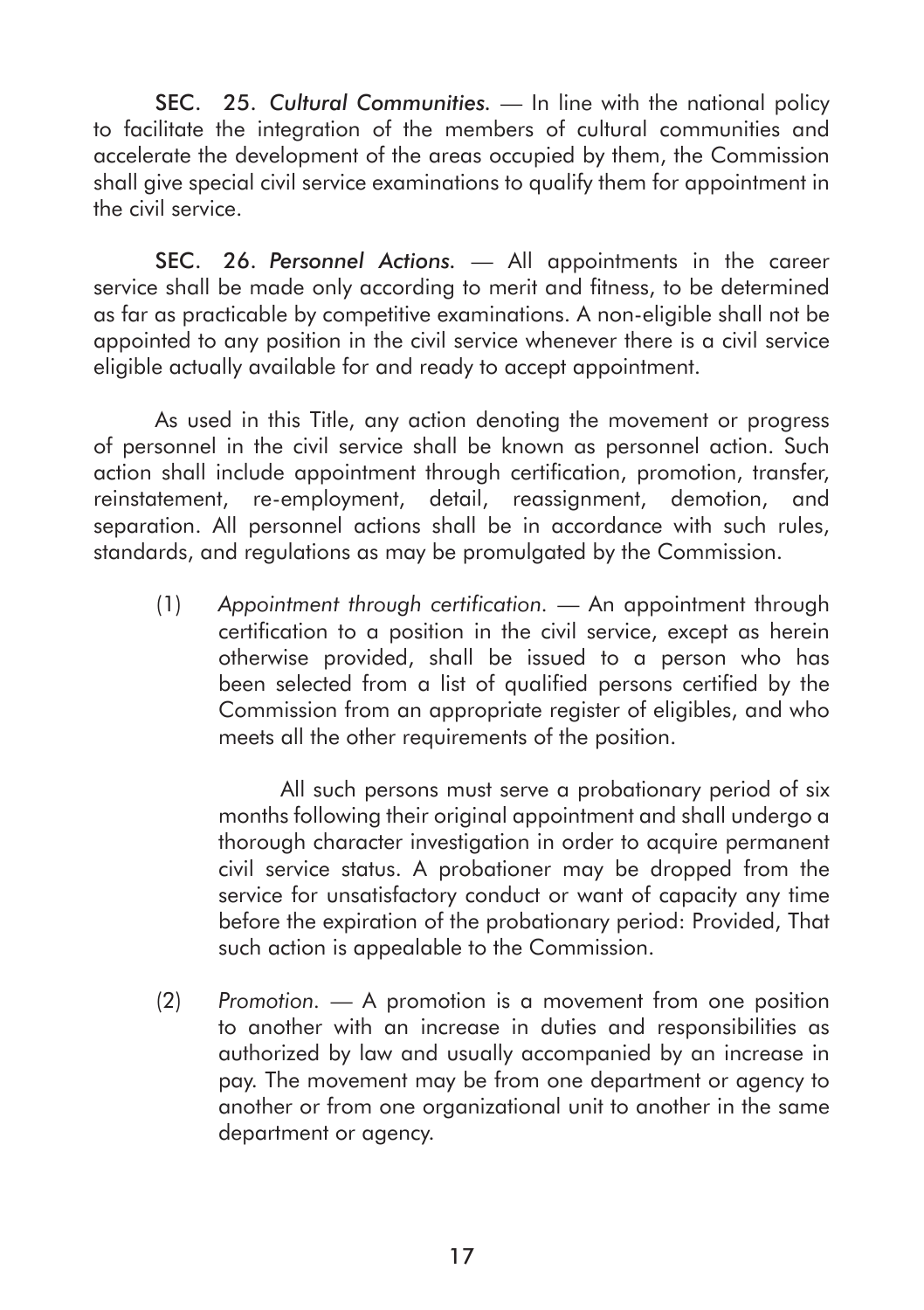(3) *Transfer.* — A transfer is a movement from one position to another which is of equivalent rank, level, or salary without break in service involving the issuance of an appointment.

It shall not be considered disciplinary when made in the interest of public service, in which case, the employee concerned shall be informed of the reasons therefor. If the employee believes that there is no justification for the transfer, he may appeal his case to the Commission.

The transfer may be from one department or agency to another or from one organizational unit to another in the same department or agency: Provided, however, That any movement from the non-career service to the career service shall not be considered a transfer.

- (4) *Reinstatement.* Any person who has been permanently appointed to a position in the career service and who has, through no delinquency or misconduct, been separated therefrom, may be reinstated to a position in the same level for which he is qualified.
- (5) *Reemployment.* Names of persons who have been appointed permanently to positions in the career service and who have been separated as a result of reduction in force or reorganization, shall be entered in a list from which selection for reemployment shall be made.
- (6) *Detail.* A detail is the movement of an employee from one agency to another without the issuance of an appointment and shall be allowed, only for a limited period in the case of employees occupying professional, technical and scientific positions. If the employee believes that there is no justification for the detail, he may appeal his case to the Commission. Pending appeal, the decision to detail the employee shall be executory unless otherwise ordered by the Commission.
- (7) *Reassignment.*  An employee may be reassigned from one organizational unit to another in the same agency: Provided, That such reassignment shall not involve a reduction in rank, status or salary.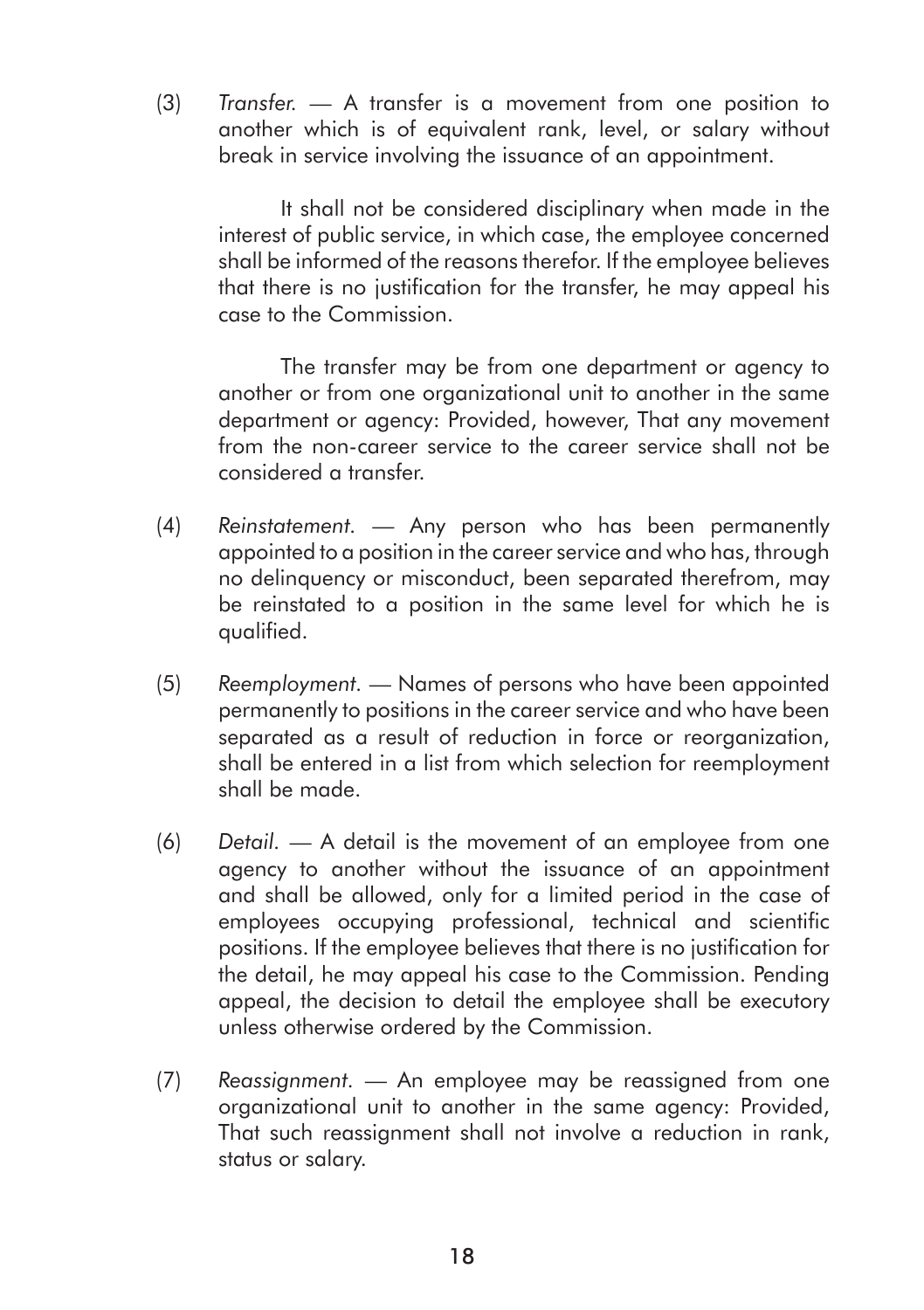SEC. 27. *Employment Status.* — Appointment in the career service shall be permanent or temporary.

- (1) *Permanent status.* A permanent appointment shall be issued to a person who meets all the requirements for the positions to which he is being appointed, including the appropriate eligibility prescribed, in accordance with the provisions of law, rules and standards promulgated in pursuance thereof.
- (2) *Temporary appointment.* In the absence of appropriate eligibles and it becomes necessary in the public interest to fill a vacancy, a temporary appointment shall be issued to a person who meets all the requirements for the position to which he is being appointed except the appropriate civil service eligibility: Provided, That such temporary appointment shall not exceed twelve months, but the appointee may be replaced sooner if a qualified civil service eligible becomes available.

SEC. 28. *Salary Increase or Adjustment.* — Adjustments in salaries as a result of increase in pay levels or upgrading of positions which do not involve a change in qualification requirements shall not require new appointments except that copies of the salary adjustment notices shall be submitted to the Commission for record purposes.

SEC. 29. *Reduction in Force.* — Whenever it becomes necessary because of lack of work or funds or due to a change in the scope or nature of an agency's program, or as a result of reorganization, to reduce the staff of any department or agency, those in the same group or class of positions in one or more agencies within the particular department or agency wherein the reduction is to be effected, shall be reasonably compared in terms of relative fitness, efficiency and length of service, and those found to be least qualified for the remaining positions shall be laid off.

SEC. 30. *Career and Personnel Development.* — The development and retention of a competent and efficient work force in the public service is a primary concern of government. It shall be the policy of the government that a continuing program of career and personnel development be established for all government employees at all levels. An integrated national plan for career and personnel development shall serve as the basis for all career and personnel development activities in the government.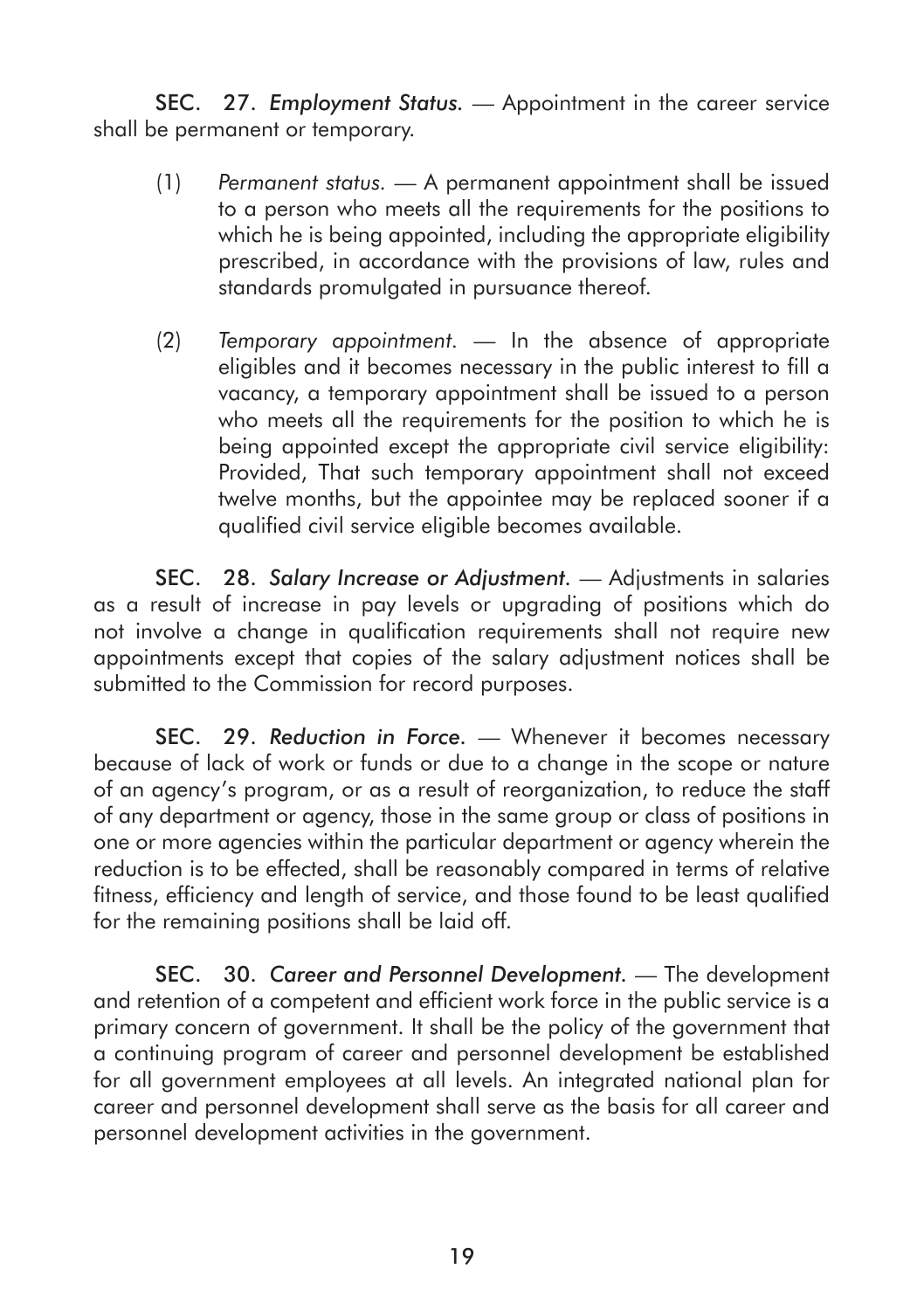SEC. 31. *Career and Personnel Development Plans.*—Each department or agency shall prepare a career and personnel development plan which shall be integrated into a national plan by the Commission. Such career and personnel development plans which shall include provisions on merit promotions, performance evaluation, in-service training, including overseas and local scholarships and training grants, job rotation, suggestions and incentive award systems, and such other provisions for employees' health, welfare, counseling, recreation and similar services.

SEC. 32. *Merit Promotion Plans.* — Each department or agency shall establish merit promotion plans which shall be administered in accordance with the provisions of the Civil Service law and the rules, regulations and standards to be promulgated by the Commission. Such plans shall include provisions for a definite screening process, which may include tests of fitness, in accordance with standards and guidelines set by the Commission. Promotion Boards may be organized subject to criteria drawn by the Commission.

SEC. 33. *Performance Evaluation System.* — There shall be established a performance evaluation system, which shall be administered in accordance with rules, regulations and standards, promulgated by the Commission for all officers and employees in the career service. Such performance evaluation system shall be administered in such manner as to continually foster the improvement of individual employee efficiency and organizational effectiveness.

Each department or agency may, after consultation with the Commission, establish and use one or more performance evaluation plans appropriate to the various groups of positions in the department or agency concerned. No performance evaluation shall be given, or used as a basis for personnel action, except under an approved performance evaluation plan: Provided, That each employee shall be informed periodically by his supervisor of his performance evaluation.

SEC. 34. *Responsibility for Training.* — The Commission shall be responsible for the coordination and integration of a continuing program of personnel development for all government personnel in the first and second levels.

Central staff agencies and specialized institutes shall conduct continuing centralized training for staff specialists from the different agencies. However, in those cases where there is sufficient number of participants to warrant training at department or agency or local government levels, such central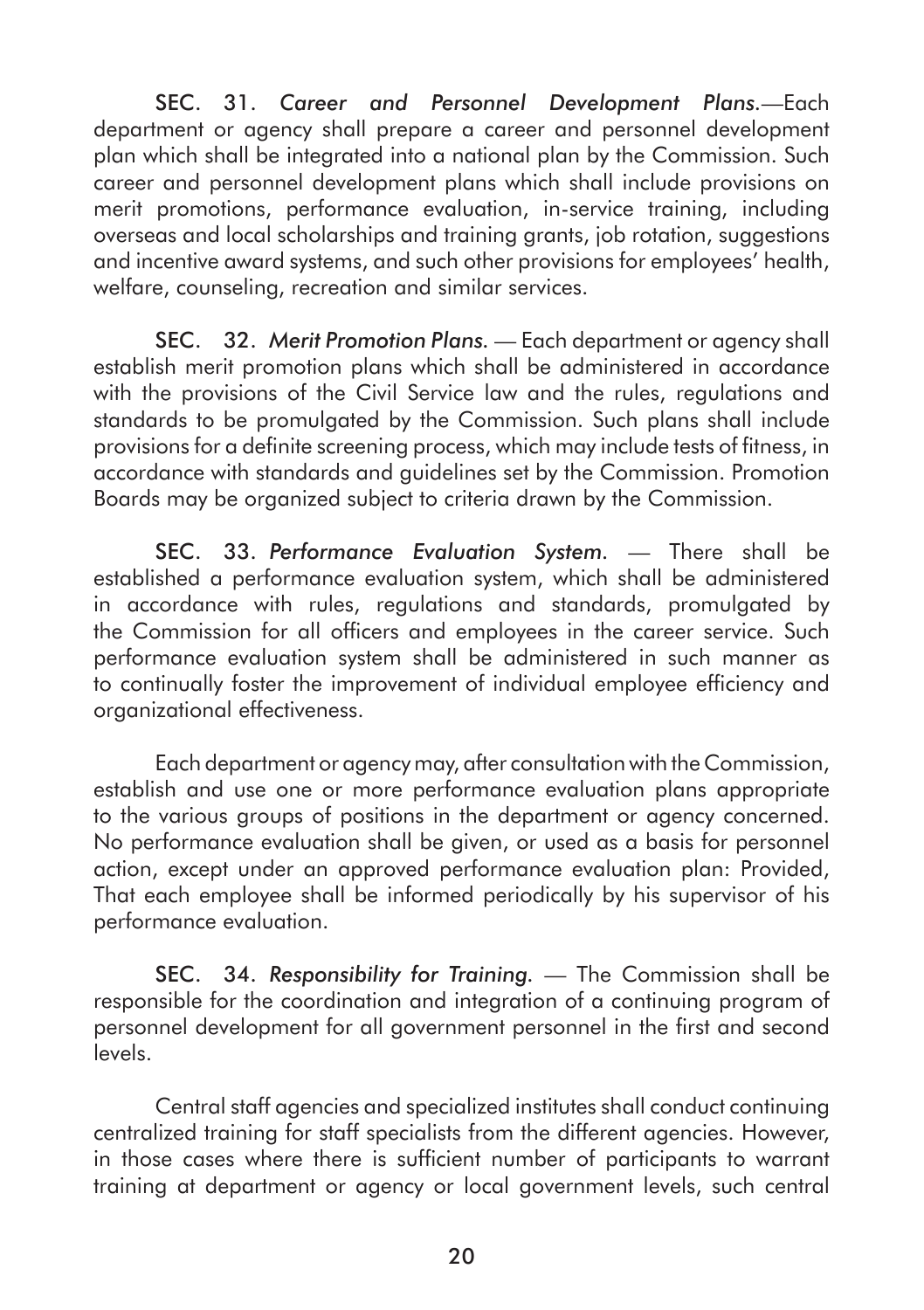staff agencies and specialized institutes shall render the necessary assistance, and consultative services.

To avoid duplication of effort and overlapping of training functions, the following functional responsibilities are assigned:

- (1) Public and private colleges and universities and similar institutions shall be encouraged to organize and carry out continuing programs of executive development.
- (2) The Commission, the Commission on Audit, the Department of Budget and Management, the General Services Administration, and other central staff agencies shall conduct centralized training and assist in the training program of the Departments or agencies along their respective functional areas of specialization.
- (3) In coordination with the Commission, the Department of Local Government and Community Development shall undertake local government training programs.
- (4) In coordination with the Commission, each department or agency, province or city shall establish, maintain and promote a systematic plan of action for personnel training at all levels in accordance with standards laid down by the Commission. It shall maintain appropriate training staffs and make full use of available training facilities.

Whenever it deems it necessary, the Commission shall take the initiative in undertaking programs for personnel development.

SEC. 35. *Employee Suggestions and incentive Award System.* — There shall be established a government-wide employee suggestions and incentive awards system which shall be administered under such rules, regulations, and standards as may be promulgated by the Commission.

In accordance with rules, regulations, and standards promulgated by the Commission, the President or the head of each department or agency is authorized to incur whatever necessary expenses involved in the honorary recognition of subordinate officers and employees of the government who by their suggestions, inventions, superior accomplishment, and other personal efforts contribute to the efficiency, economy, or other improvement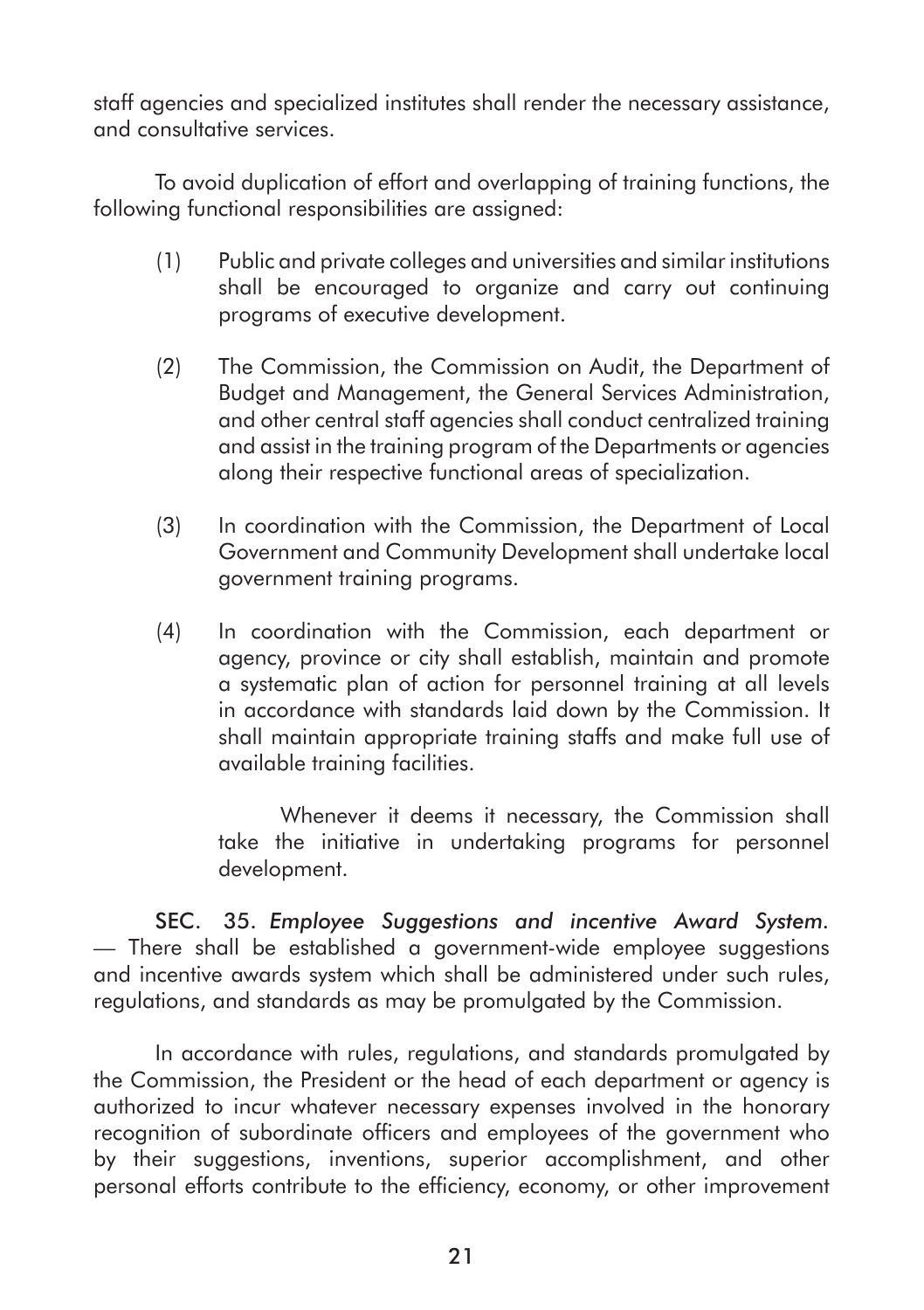of government operations, or who perform such other extraordinary acts or services in the public interest in connection with, or in relation to, their official employment.

SEC. 36. *Personnel Relations.* — (1) It shall be the concern of the Commission to provide leadership and assistance in developing employee relations programs in the department or agencies.

(2) Every Secretary or head of agency shall take all proper steps toward the creation of an atmosphere conducive to good supervisor-employee relations and the improvement of employee morale.

SEC. 37. *Complaints and Grievances.* — Employees shall have the right to present their complaints or grievances to management and have them adjudicated as expeditiously as possible in the best interest of the agency, the government as a whole, and the employee concerned. Such complaint or grievances shall be resolved at the lowest possible level in the department or agency, as the case may be, and the employee shall have the right to appeal such decision to higher authorities.

Each department or agency shall promulgate rules and regulations governing expeditious, fair and equitable adjustment of employees' complaints or grievances in accordance with the policies enunciated by the Commission.

In case any dispute remains unresolved after exhausting all the available remedies under existing laws and procedures, the parties may jointly refer the dispute to the Public Sector Labor Management Council constituted under section 46, for appropriate action.

## CHAPTER 6 – Right to Self-Organization

SEC. 38. *Coverage.* — (1) All government employees, including those in government-owned or controlled corporations with original charters, can form, join or assist employees' organizations of their own choosing for the furtherance and protection of their interests. They can also form, in conjunction with appropriate government authorities, labor-management committees, work councils and other forms of workers' participation schemes to achieve the same objectives.

(2) The provisions of this Chapter shall not apply to the members of the Armed Forces of the Philippines, including police officers, policemen, firemen and jail guards.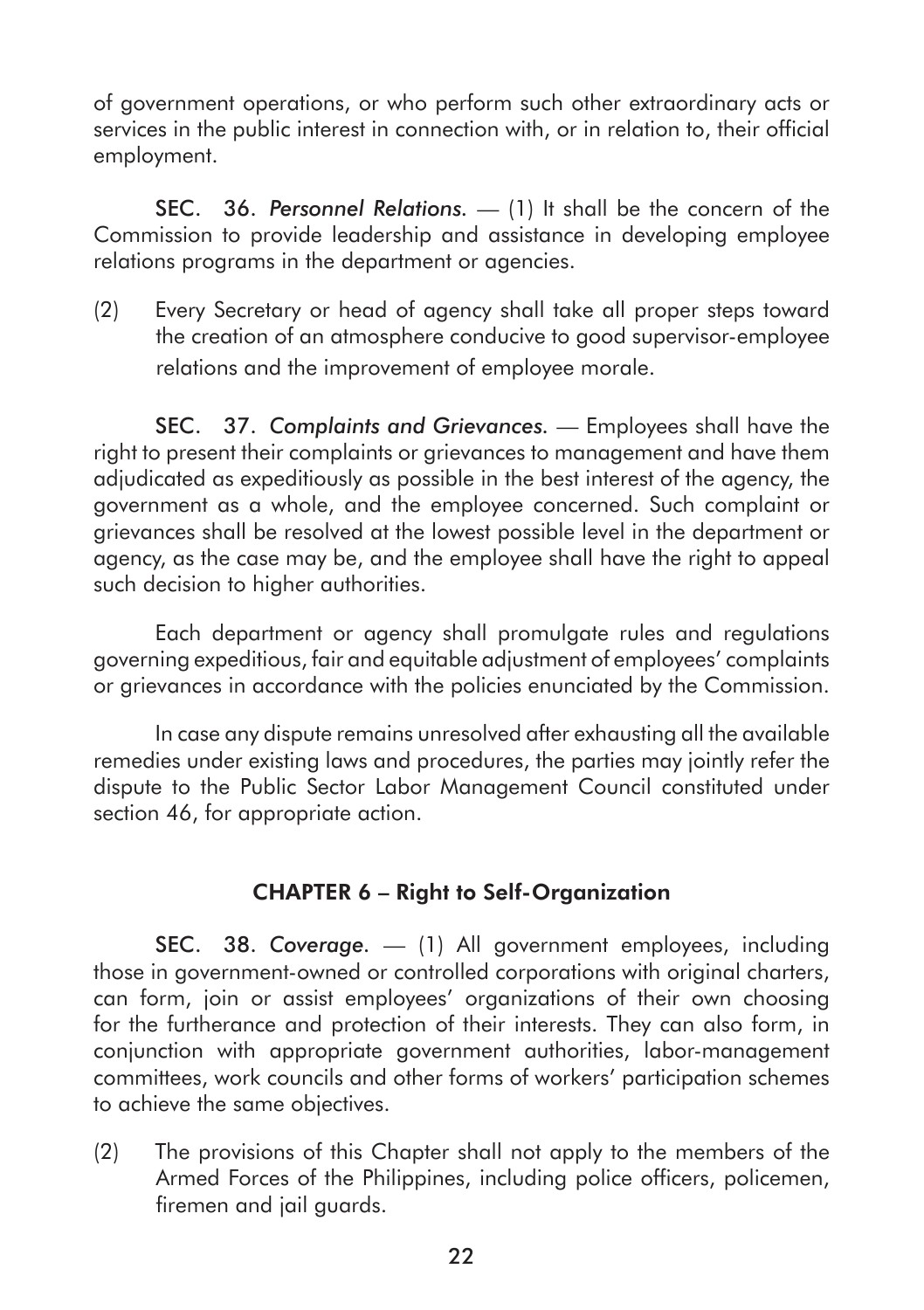SEC. 39. *Ineligibility of High-Level Employees to Join Rank-and-File Employees' Organization.* — High-level employees whose functions are normally considered as policy-making or managerial or whose duties are of highly confidential nature shall not be eligible to join the organization of rankand-file government employees.

SEC. 40. *Protection of the Right to Organize.* — (1) Government employees shall not be discriminated against in respect of their employment by reason of their membership in employees' organizations or participation in the normal activities of their organizations. Their employment shall not be subject to the condition that they shall not join or shall relinquish their membership in the employees' organizations.

(2) Government authorities shall not interfere in the establishment, functioning or administration of government employees' organizations through acts designed to place such organizations under the control of government authority.

SEC. 41. *Registration of Employees' Organization.* — Government employees' organizations shall register with the Civil Service Commission and the Department of Labor and Employment. The application shall be filed with the Bureau of Labor Relations of the Department which shall process the same in accordance with the provisions of the Labor Code of the Philippines. Applications may also be filed with the Regional Offices of the Department of Labor and Employment which shall immediately transmit the said applications to the Bureau of Labor Relations within three (3) days from receipt thereof.

SEC. 42. *Certificate of Registration*. — Upon approval of the application, a registration certificate shall be issued to the organization recognizing it as a legitimate employees' organization with the right to represent its members and undertake activities to further and defend its interests. The corresponding certificates of registration shall be jointly approved by the Chairman of the Civil Service Commission and the Secretary of Labor and Employment.

SEC. 43. *Appropriate Organizational Unit.* — The appropriate organizational unit shall be the employer's unit consisting of rank-and-file employees unless circumstances otherwise require.

SEC. 44. *Sole and Exclusive Employees' Representatives.* — (1) The duly registered employees' organization having the support of the majority of the employees in the appropriate organizational unit shall be designated as the sole and exclusive representative of the employees.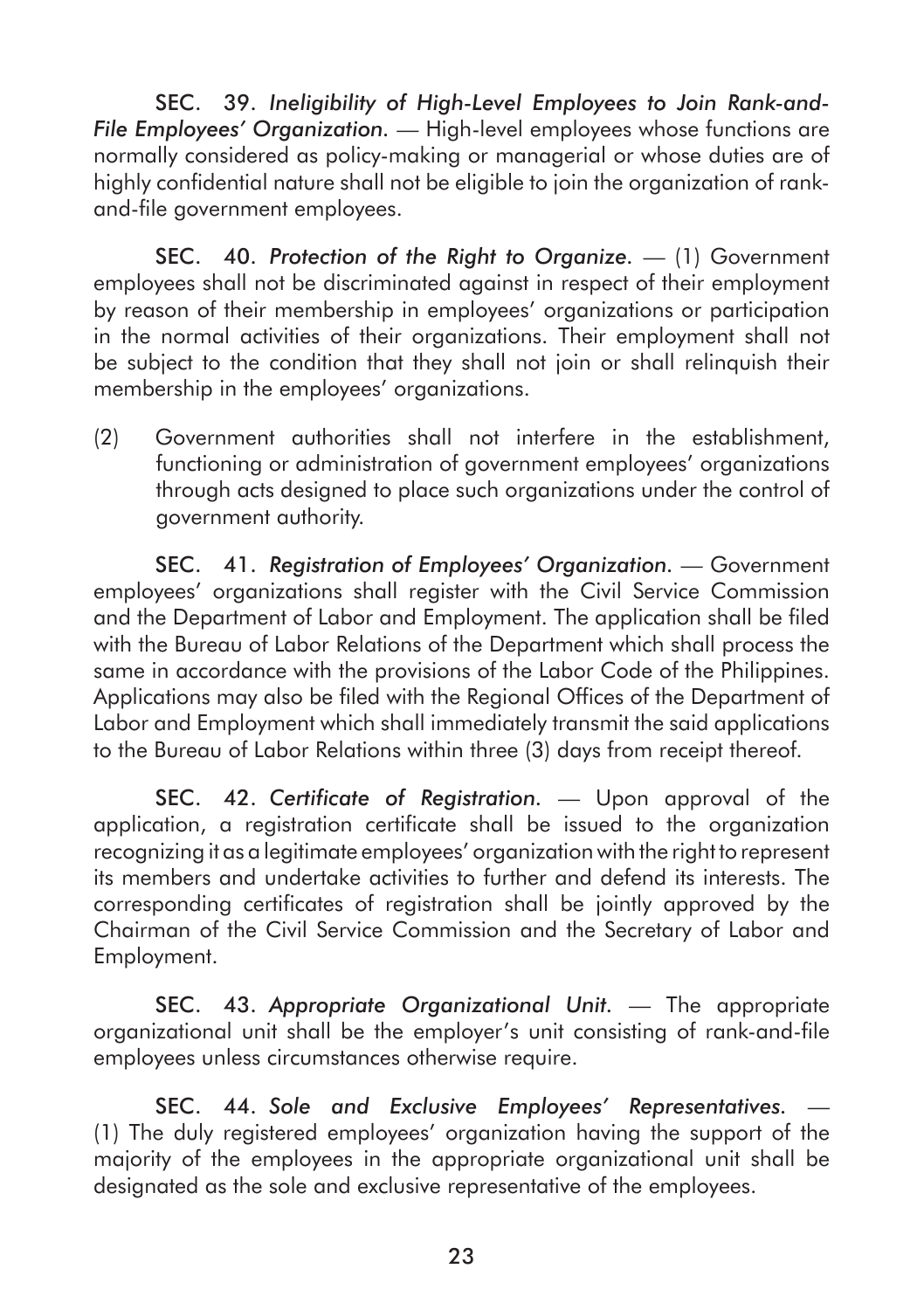- (2) A duly registered employees' organization shall be accorded voluntary recognition upon a showing that no other employees' organization is registered or is seeking registration, based on the records of the Bureau of Labor Relations, and that the said organization has the majority support of the rank-and-file employees in the organizational unit.
- (3) Where there are two or more duly registered employees' organizations in the appropriate organizational unit, the Bureau of Labor Relations shall, upon petition, order the conduct of a certification election and shall certify the winner as the exclusive representative of the rank-andfile employees in said organizational unit.

SEC 45. *The Public Sector Labor-Management Council.* — A Public Sector Labor-Management Council is hereby constituted to be composed of the following: The Chairman of the Civil Service Commission, as Chairman; the Secretary of Labor and Employment, as Vice-Chairman; and the Secretary of Finance, the Secretary of Justice and the Secretary of Budget and Management, as members.

The Council shall implement and administer the provisions of this Chapter. For this purpose, the Council shall promulgate the necessary rules and regulations to implement this Chapter.

## CHAPTER 7 – Discipline

SEC. 46. *Discipline: General Provisions.* — (a) No officer or employee in the Civil Service shall be suspended or dismissed except for cause as provided by law and after due process.

(b) The following shall be grounds for disciplinary action:

- (1) Dishonesty;
- (2) Oppression;
- (3) Neglect of duty;
- (4) Misconduct;
- (5) Disgraceful and immoral conduct;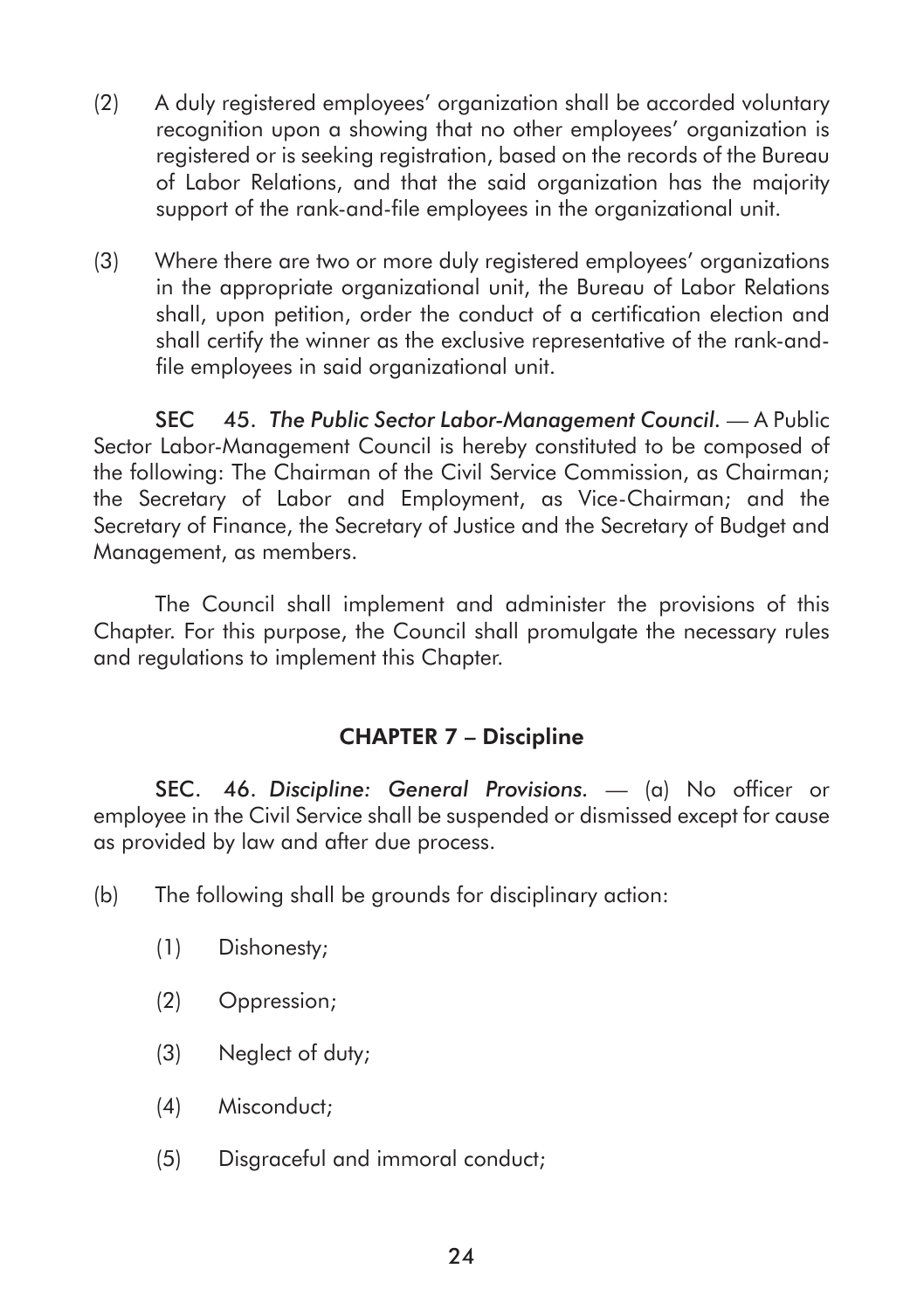- (6) Being notoriously undesirable;
- (7) Discourtesy in the course of official duties;
- (8) Inefficiency and incompetence in the performance of official duties;
- (9) Receiving for personal use of a fee, gift or other valuable thing in the course of official duties or in connection therewith when such fee, gift, or other valuable thing is given by any person in the hope or expectation of receiving a favor or better treatment than that accorded other persons, or committing acts punishable under the anti-graft laws;
- (10) Conviction of a crime involving moral turpitude;
- (11) Improper or unauthorized solicitation of contributions from subordinate employees and by teachers or school officials from school children;
- (12) Violation of existing Civil Service Law and rules or reasonable office regulations;
- (13) Falsification of official document;
- (14) Frequent unauthorized absences or tardiness in reporting for duty, loafing or frequent unauthorized absences from duty during regular office hours;
- (15) Habitual drunkenness;
- (16) Gambling prohibited by law;
- (17) Refusal to perform official duty or render overtime service;
- (18) Disgraceful, immoral or dishonest conduct prior to entering the service;
- (19) Physical or mental incapacity or disability due to immoral or vicious habits;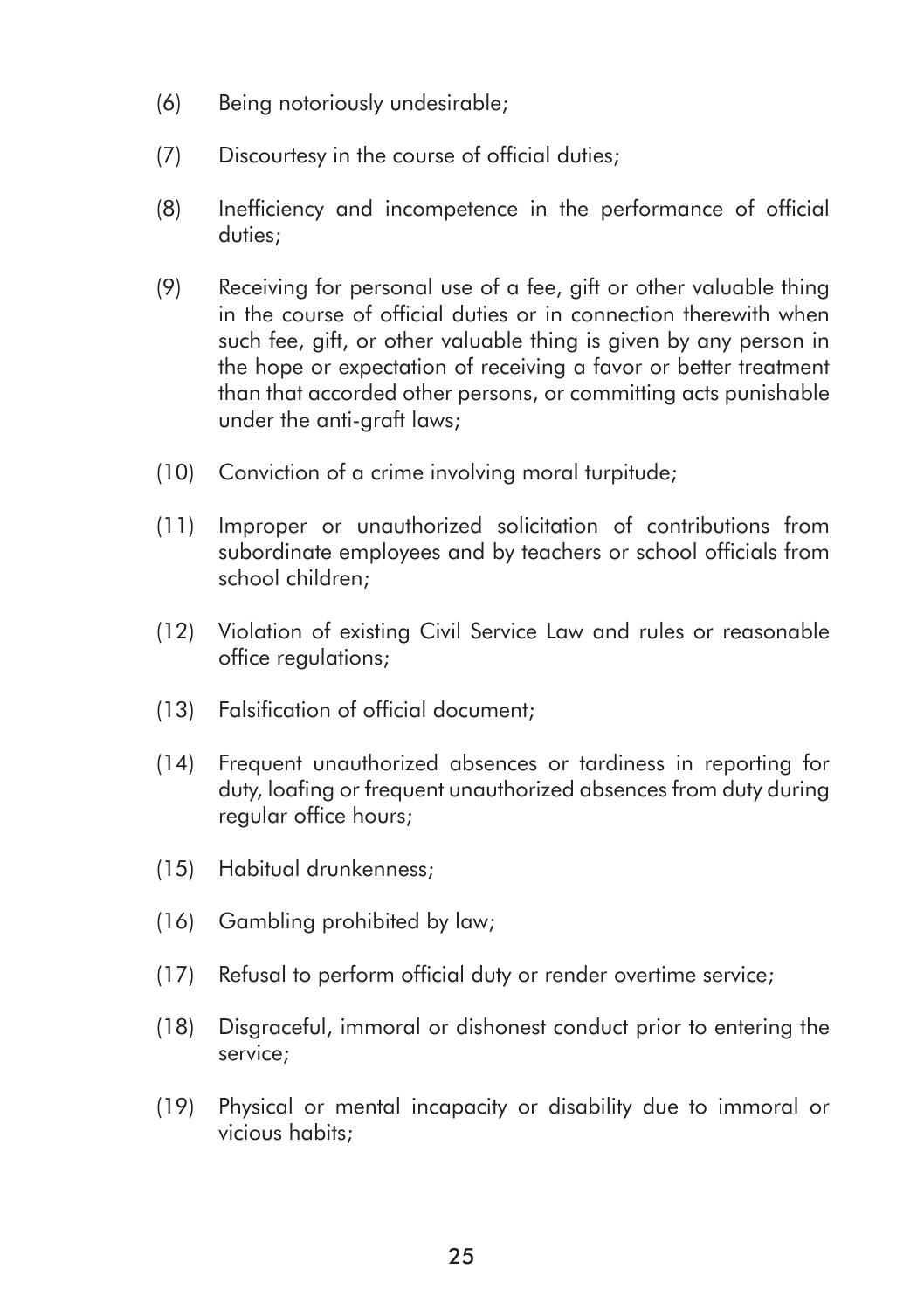- (20) Borrowing money by superior officers from subordinates or lending by subordinates to superior officers;
- (21) Lending money at usurious rates of interest;
- (22) Willful failure to pay just debts or willful failure to pay taxes due to the government;
- (23) Contracting loans of money or other property from persons with whom the office of the employee concerned has business relations;
- (24) Pursuit of private business, vocation or profession without the permission required by Civil Service rules and regulations;
- (25) Insubordination;
- (26) Engaging directly or indirectly in partisan political activities by one holding a non-political office;
- (27) Conduct prejudicial to the best interest of the service;
- (28) Lobbying for personal interest or gain in legislative halls or offices without authority;
- (29) Promoting the sale of tickets in behalf of private enterprises that are not intended for charitable or public welfare purposes and even in the latter cases if there is no prior authority;
- (30) Nepotism as defined in Section 60 of this Title.
- (c) Except when initiated by the disciplining authority, no complaint against a civil service official or employee shall be given due course unless the same is in writing and subscribed and sworn to by the complainant.
- (d) In meting out punishment, the same penalties shall be imposed for similar offenses and only one penalty shall be imposed in each case. The disciplining authority may impose the penalty of removal from the service, demotion in rank, suspension for not more than one year without pay, fine in an amount not exceeding six months' salary, or reprimand.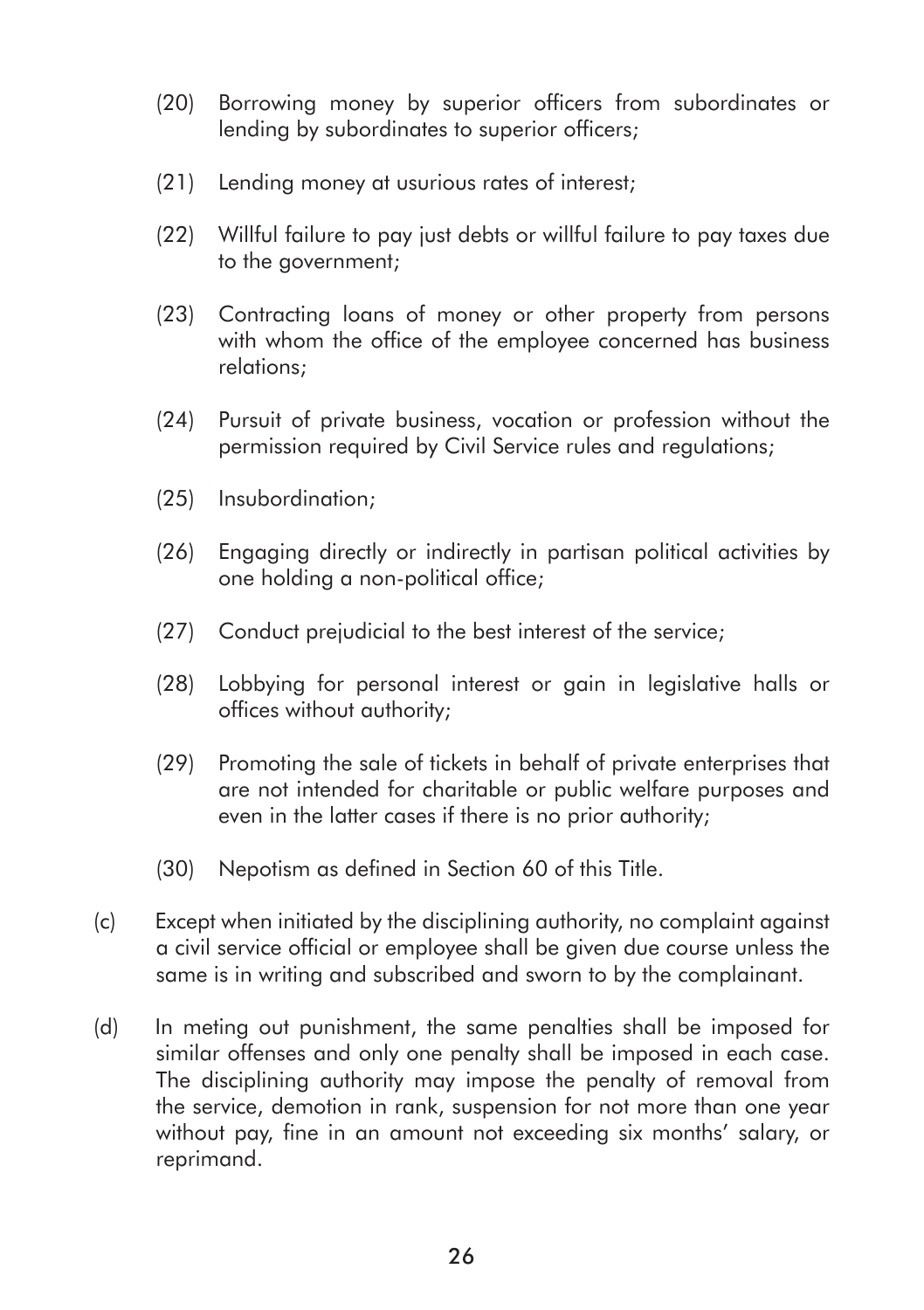SEC. 47. Disciplinary Jurisdiction. - (1) The Commission shall decide upon appeal all administrative disciplinary cases involving the imposition of a penalty of suspension for more than thirty days, or fine in an amount exceeding thirty days' salary, demotion in rank or salary or transfer, removal or dismissal from office. A complaint may be filed directly with the Commission by a private citizen against a government official or employee in which case it may hear and decide the case or it may deputize any department or agency or official or group of officials to conduct the investigation. The results of the investigation shall be submitted to the Commission with recommendation as to the penalty to be imposed or other action to be taken.

- (2) The Secretaries and heads of agencies and instrumentalities, provinces, cities and municipalities shall have jurisdiction to investigate and decide matters involving disciplinary action against officers and employees under their jurisdiction. Their decisions shall be final in case the penalty imposed is suspension for not more than thirty days or fine in an amount not exceeding thirty days' salary. In case the decision rendered by a bureau or office head is appealable to the Commission, the same may be initially appealed to the department and finally to the Commission and pending appeal, the same shall be executory except when the penalty is removal, in which case the same shall be executory only after confirmation by the Secretary concerned.
- (3) An investigation may be entrusted to regional director or similar officials who shall make the necessary report and recommendation to the chief of bureau or office or department within the period specified in Paragraph (4) of the following Section.
- (4) An appeal shall not stop the decision from being executory, and in case the penalty is suspension or removal, the respondent shall be considered as having been under preventive suspension during the pendency of the appeal in the event he wins an appeal.

SEC. 48. *Procedures in Administrative Cases Against Non-Presidential Appointees*. — (1) Administrative proceedings may be commenced against a subordinate officer or employee by the Secretary or head of office of equivalent rank, or head of local government, or chiefs of agencies, or regional directors, or upon sworn, written complaint of any other person.

(2) In the case of a complaint filed by any other persons, the complainant shall submit sworn statements covering his testimony and those of his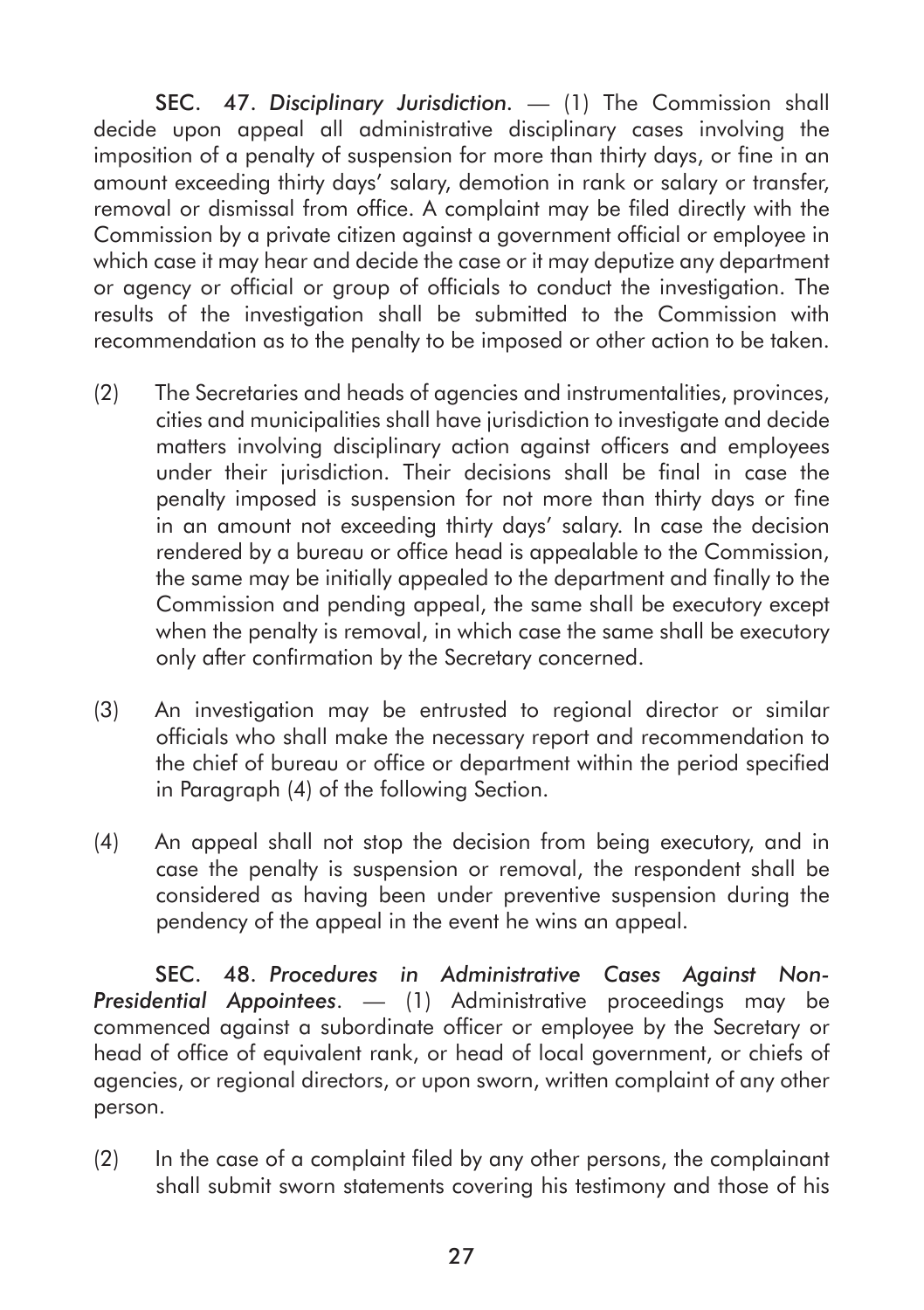witnesses together with his documentary evidence. If on the basis of such papers a prima facie case is found not to exist, the disciplining authority shall dismiss the case. If a prima facie case exists, he shall notify the respondent in writing, of the charges against the latter, to which shall be attached copies of the complaint, sworn statements and other documents submitted, and the respondent shall be allowed not less than seventy-two hours after receipt of the complaint to answer the charges in writing under oath, together with supporting sworn statements and documents, in which he shall indicate whether or not he elects a formal investigation if his answer is not considered satisfactory. If the answer is found satisfactory, the disciplining authority shall dismiss the case.

- (3) Although a respondent does not request a formal investigation, one shall nevertheless be conducted when from the allegations of the complaint and the answer of the respondent, including the supporting documents, the merits of the case cannot be decided judiciously without conducting such an investigation.
- (4) The investigation shall be held not earlier than five days nor later than ten days from the date of receipt of respondent's answer by the disciplining authority, and shall be finished within thirty days from the filing of the charges, unless the period is extended by the Commission in meritorious cases. The decision shall be rendered by the disciplining authority within thirty days from the termination of the investigation or submission of the report of the investigator, which report shall be submitted within fifteen days from the conclusion of the investigation.
- (5) The direct evidence for the complainant and the respondent shall consist of the sworn statement and documents submitted in support of the complaint or answer, as the case may be, without prejudice to the presentation of additional evidence deemed necessary but was unavailable at the time of the filing of the complaint or answer, upon which the cross-examination, by respondent and the complainant, respectively, shall be based. Following cross-examination, there may be redirect and recross-examination.
- (6) Either party may avail himself of the services of counsel and may require the attendance of witnesses and the production of documentary evidence in his favor through the compulsory process of subpoena or subpoena duces tecum.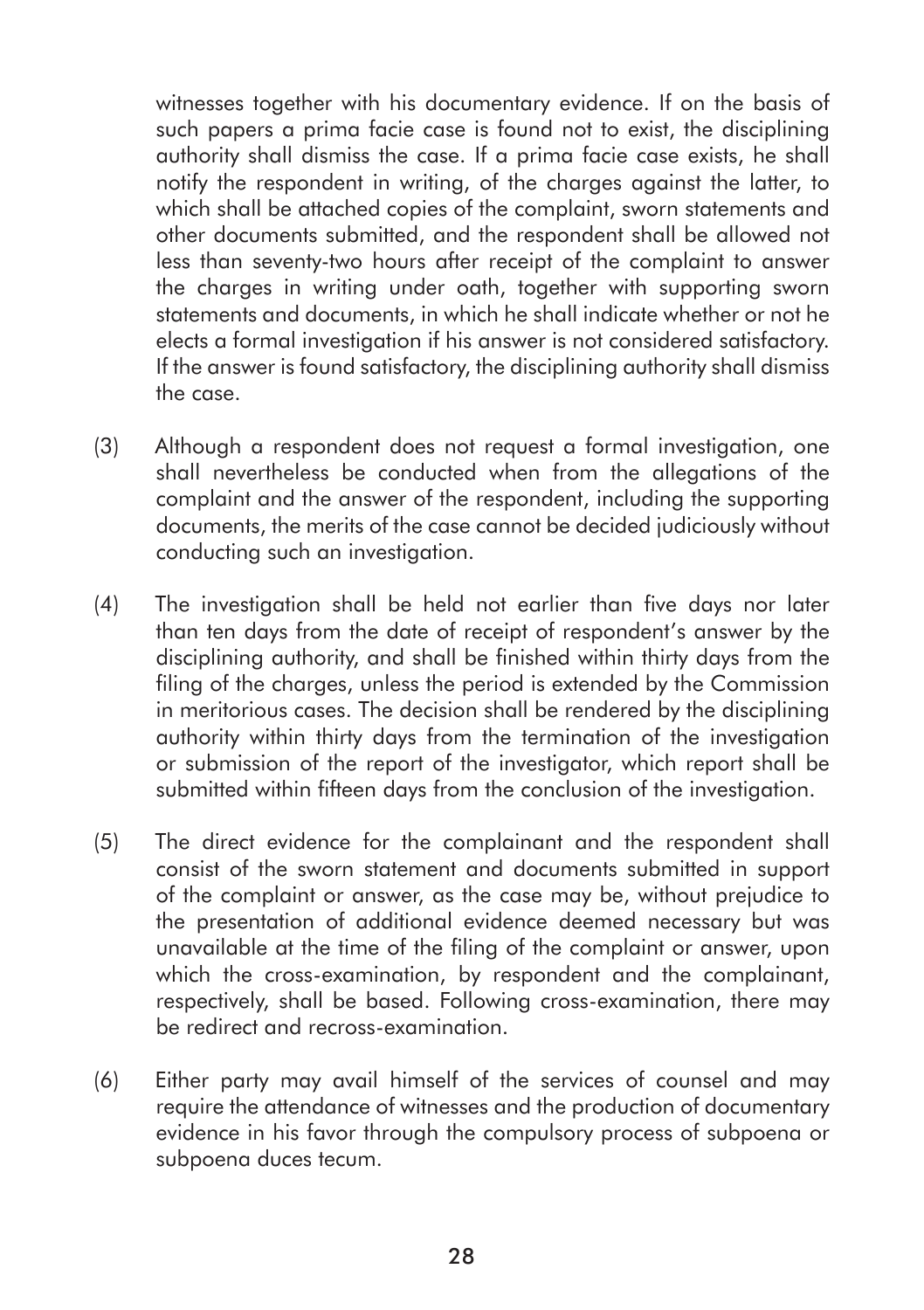(7) The investigation shall be conducted only for the purpose of ascertaining the truth and without necessarily adhering to technical rules applicable in judicial proceedings. It shall be conducted by the disciplining authority concerned or his authorized representative.

The phrase "any other party" shall be understood to be a complainant other than those referred to in subsection (a) hereof.

SEC. 49. Appeals.  $-$  (1) Appeals, where allowable, shall be made by the party adversely affected by the decision within fifteen days from receipt of the decision unless a petition for reconsideration is seasonably filed, which petition shall be decided within fifteen days. Notice of the appeal shall be filed with the disciplining office, which shall forward the records of the case, together with the notice of appeal, to the appellate authority within fifteen days from filing of the notice of appeal, with its comment, if any. The notice of appeal shall specifically state the date of the decision appealed from and the date of receipt thereof. It shall also specifically set forth clearly the grounds relied upon for excepting from the decision.

(2) A petition for reconsideration shall be based only on any of the following grounds: (a) new evidence has been discovered which materially affects the decision rendered; (b) the decision is not supported by the evidence on record; or (c) errors of law or irregularities have been committed which are prejudicial to the interest of the respondent: Provided, That only one petition for reconsideration shall be entertained.

SEC. 50. *Summary Proceedings.* — No formal investigation is necessary and the respondent may be immediately removed or dismissed if any of the following circumstances is present:

- (1) When the charge is serious and the evidence of guilt is strong;
- (2) When the respondent is a recidivist or has been repeatedly charged and there is reasonable ground to believe that he is guilty of the present charge; and
- (3) When the respondent is notoriously undesirable.

Resort to summary proceedings by the disciplining authority shall be done with utmost objectivity and impartiality to the end that no injustice is committed: Provided, That removal or dismissal except those by the President, himself or upon his order, may be appealed to the Commission.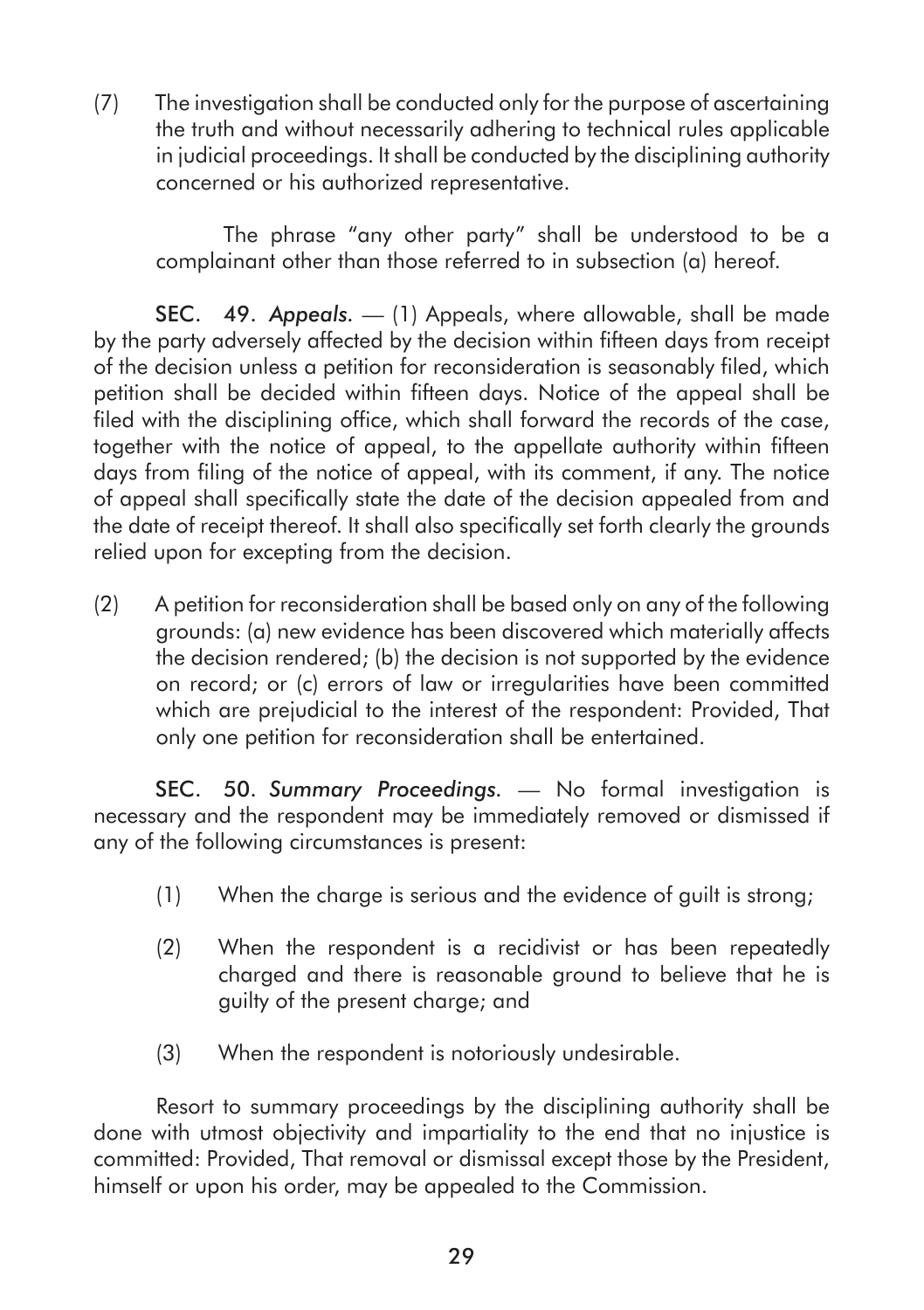SEC. 51. *Preventive Suspension.* — The proper disciplining authority may preventively suspend any subordinate officer or employee under his authority pending an investigation, if the charge against such officer or employee involves dishonesty, oppression or grave misconduct, or neglect in the performance of duty, or if there are reasons to believe that the respondent is guilty of charges which would warrant his removal from the service.

SEC. 52. *Lifting of Preventive Suspension Pending Administrative Investigation*, — When the administrative case against the officer or employee under preventive suspension is not finally decided by the disciplining authority within the period of ninety (90) days after the date of suspension of the respondent who is not a presidential appointee, the respondent shall be automatically reinstated in the service: Provided, That when the delay in the disposition of the case is due to the fault, negligence or petition of the respondent, the period of delay shall not be counted in computing the period of suspension herein provided.

SEC. 53. *Removal of Administrative Penalties or Disabilities.* — In meritorious cases and upon recommendation of the Commission, the President may commute or remove administrative penalties or disabilities imposed upon officers or employees in disciplinary cases, subject to such terms and conditions as he may impose in the interest of the service.

## CHAPTER 8 – Prohibitions

SEC. 54. *Limitation on Appointment.* - (1) No elective official shall be eligible for appointment or designation in any capacity to any public office or position during his tenure.

- (2) No candidate who has lost in any election shall, within one year after election, be appointed to any office in the Government or any government-owned or controlled corporations or in any of its subsidiaries.
- (3) Unless otherwise allowed by law or by the primary functions of his position, no appointive official shall hold any other office or employment in the Government or any subdivision, agency or instrumentality thereof, including government-owned or controlled corporations or their subsidiaries.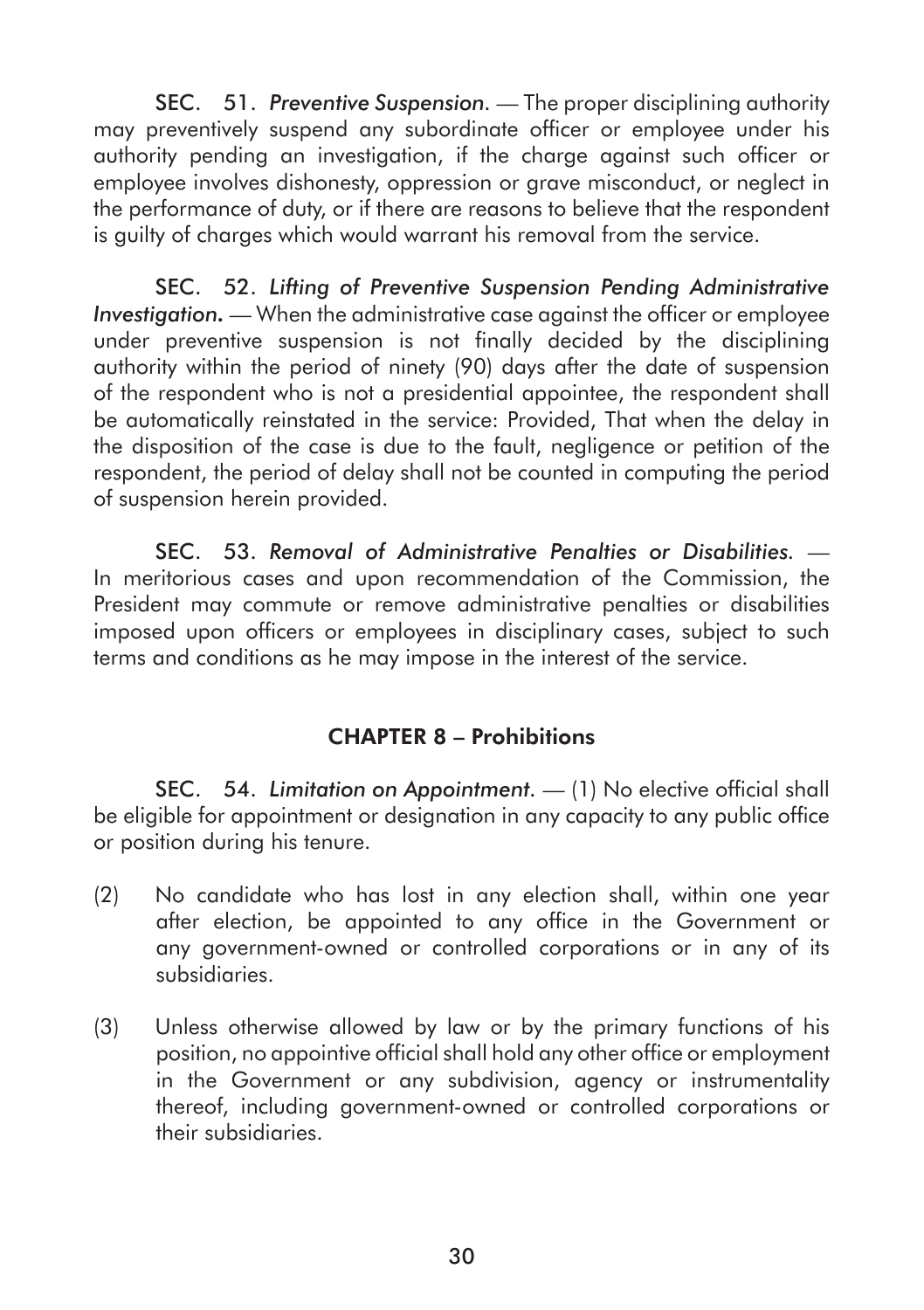SEC. 55. *Political Activity.* — No officer or employee in the Civil Service including members of the Armed Forces, shall engage directly or indirectly in any partisan political activity or take part in any election except to vote nor shall he use his official authority or influence to coerce the political activity of any other person or body. Nothing herein provided shall be understood to prevent any officer or employee from expressing his views on current political problems or issues, or from mentioning the names of candidates for public office whom he supports: Provided, That public officers and employees holding political offices may take part in political and electoral activities but it shall be unlawful for them to solicit contributions from their subordinates or subject them to any of the acts involving subordinates prohibited in the Election Code.

SEC. 56. *Additional or Double Compensation.* — No elective or appointive public officer or employee shall receive additional or double compensation unless specifically authorized by law nor accept without the consent of the President, any present, emolument, office, or title of any kind from any foreign state.

Pensions and gratuities shall not be considered as additional, double or indirect compensation.

SEC. 57. *Limitations on Employment of Laborers.* — Laborers, whether skilled, semi-skilled or unskilled, shall not be assigned to perform clerical duties.

SEC. 58. *Prohibition on Detail or Reassignment.* — No detail or reassignment whatever shall be made within three (3) months before any election.

SEC. 59. Nepotism. - (1) All appointments in the national, provincial, city and municipal governments or in any branch or instrumentality thereof, including government-owned or controlled corporations, made in favor of a relative of the appointing or recommending authority, or of the chief of the bureau or office, or of the persons exercising immediate supervision over him, are hereby prohibited.

As used in this Section, the word "relative" and members of the family referred to are those related within the third degree either of consanguinity or of affinity.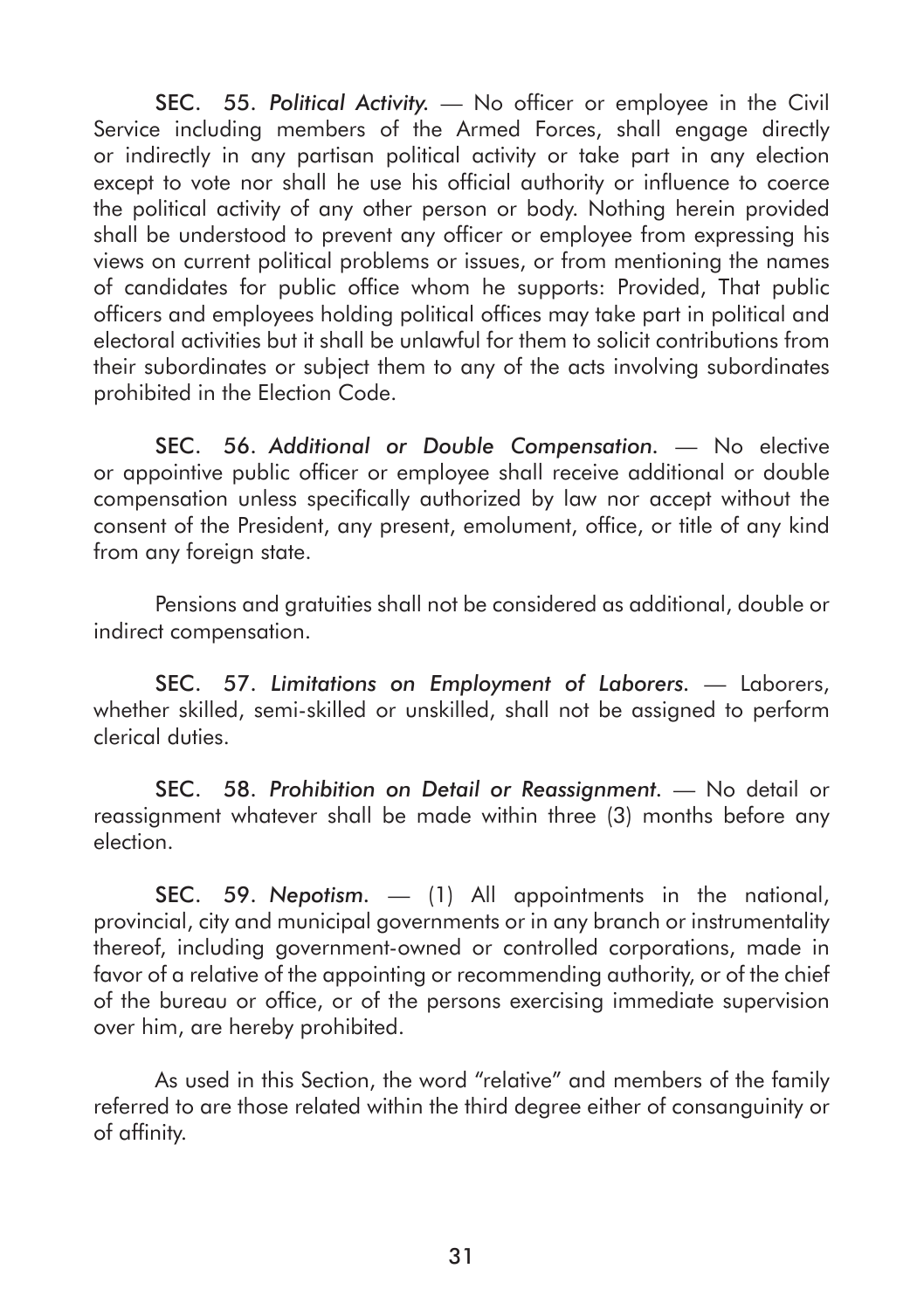(2) The following are exempted from the operation of the rules on nepotism: (a) persons employed in a confidential capacity, (b) teachers, (c) physicians, and (d) members of the Armed Forces of the Philippines: Provided, however, That in each particular instance full report of such appointment shall be made to the Commission.

The restriction mentioned in subsection (1) shall not be applicable to the case of a member of any family who, after his or her appointment to any position in an office or bureau, contracts marriage with someone in the same office or bureau, in which event the employment or retention therein of both husband and wife may be allowed.

(3) In order to give immediate effect to these provisions, cases of previous appointments which are in contravention hereof shall be corrected by transfer, and pending such transfer, no promotion or salary increase shall be allowed in favor of the relative or relatives who were appointed in violation of these provisions.

#### CHAPTER 9 – Leave of Absence

SEC. 60. Leave of Absence. — Officers and employees in the Civil Service shall be entitled to leave of absence, with or without pay, as may be provided by law and the rules and regulations of the Civil Service Commission in the interest of the service.

#### CHAPTER 10 – Miscellaneous Provisions

SEC. 61. *Examining Committee, Special Examiners and Special Investigators.* — Subject to approval by the proper head of a department or agency, the Commission may select suitable persons in the government service to act as members of examining committees, special examiners or special investigators. Such person shall be designated examiners or investigators of the Commission and shall perform such duties as the Commission may require, and in the performance of such duties they shall be under its exclusive control. Examining committees, special examiners or special investigators so designated may be given allowances or per diems for their services, to be paid out of the funds of, and at a rate to be determined by, the Commission.

SEC. 62. Fees. - The Commission shall collect and charge fees for civil service examinations, certifications of civil service ratings, service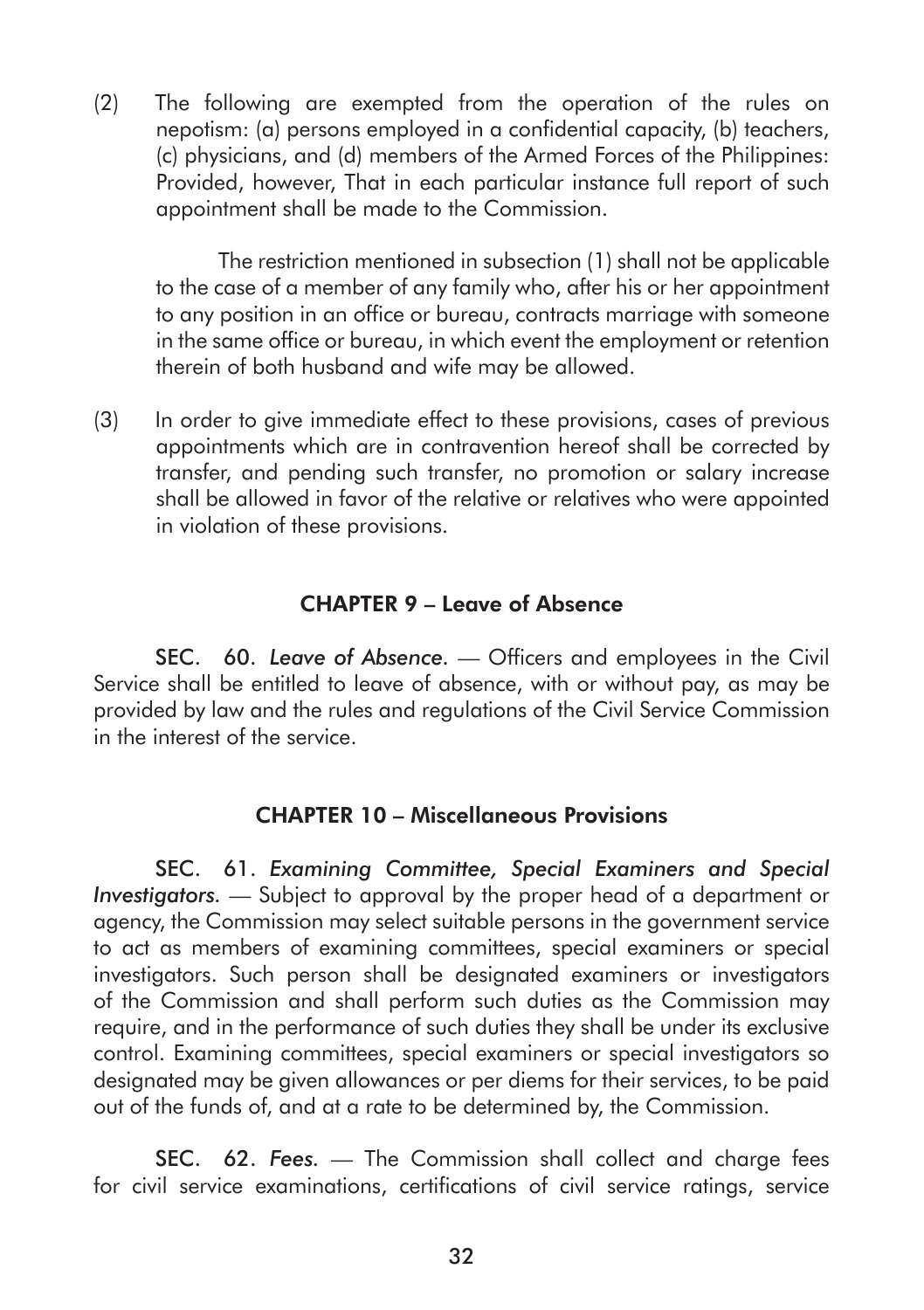records, and other civil service matters, training courses, seminars, workshops in personnel management and other civil service matters. For this purpose, the Commission shall prescribe standard and reasonable rates for such examinations, certifications, training courses, seminars, and workshops: Provided, That no examination fees shall be collected in examinations given for the selection of scholars.

**SEC.** 63. *Income.* — The income of the Commission from fees, costs for services it may assess and levy, and such other proceeds generated in the performance of its functions shall be directly utilized by the Commission for its expenses.

SEC. 64. *Authority of Officers to Administer Oaths, Take Testimony, Prosecute and Defend Cases in Court.* — Members of the Commission, chiefs of offices, and other officers and employees of the Commission designated in writing by the Chairman may administer such oath as may be necessary in the transactions of official business and administer oaths and take testimony in connection with any authorized investigation. Attorneys of the Commission may prosecute and defend cases in connection with the functions of the Commission before any court or tribunal.

SEC. 65. Liability of Appointing Authority. — No person employed in the Civil Service in violation of the Civil Service Law and rules shall be entitled to receive pay from the government; but the appointing authority responsible for such unlawful employment shall be personally liable for the pay that would have accrued had the employment been lawful, and the disbursing officials shall make payment to the employee of such amount from the salary of the officers so liable.

SEC. 66. *Liability of Disbursing Officers.* — Except as may otherwise be provided by law, it shall be unlawful for a treasurer or other fiscal officer to draw or retain from the salary due an officer or employee any amount for contribution or payment of obligations other than those due the government or its instrumentalities.

SEC. 67. *Penal Provision.* — Whoever makes any appointment or employs any person in violation of any provision of this Title or the rules made thereunder or whoever commits fraud, deceit or intentional misrepresentation of material facts concerning other civil service matters, or whoever violates, refuses or neglects to comply with any of such provisions or rules, shall upon conviction be punished by a fine not exceeding one thousand pesos or by imprisonment not exceeding six (6) months, or both such fine and imprisonment in the discretion of the court.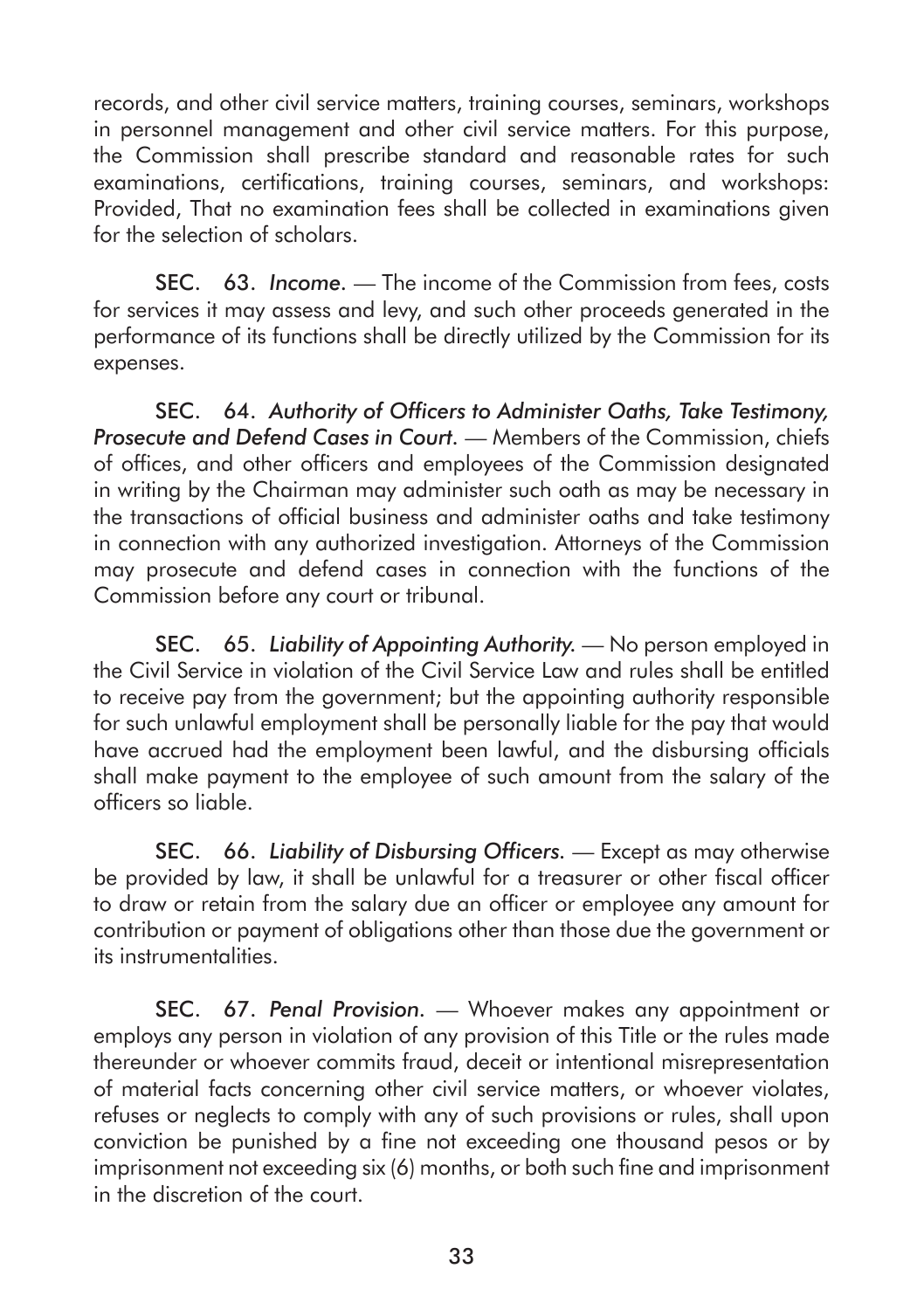## CHAPTER 9 – General Principles Governing Public Officers

SEC. 32. Nature of Public Office. — Public office is a public trust. Public officers and employees must at all times be accountable to the people, serve them with the utmost responsibility, integrity, loyalty and efficiency, act with patriotism and justice, and lead modest lives.

SEC. 33. *Policy on Change of Citizenship.* — Public officers and employees owe the State and the Constitution allegiance at all times, and any public officer or employee who seeks to change his citizenship or acquire the status of an immigrant of another country during his tenure shall be dealt with by law.

SEC. 34. Declaration of Assets, Liabilities and Net Worth. — A public officer or employee shall, upon assumption of office and as often thereafter as may be required by law, submit a declaration under oath of his assets, liabilities, and net worth.

SEC. 35. *Ethics in Government.* — All public officers and employees shall be bound by a Code of Ethics to be promulgated by the Civil Service Commission.

SEC. 36. *Inhibition Against Purchase of Property at Tax Sale.* - No officer or employee of the government shall purchase directly or indirectly any property sold by the government for the non-payment of any tax, fee or other public charge. Any such purchase by an officer or employee shall be void.

SEC. 37. Powers Incidental to Taking of Testimony. — When authority to take testimony or receive evidence is conferred upon any administrative officer or any non-judicial person, committee, or other body, such authority shall include the power to administer oaths, summon witnesses, and require the production of documents by a subpoena duces tecum.

SEC. 38. *Liability of Superior Officers.*  $-$  (1) A public officer shall not be civilly liable for acts done in the performance of his official duties, unless there is a clear showing of bad faith, malice or gross negligence.

(2) Any public officer who, without just cause, neglects to perform a duty within a period fixed by law or regulation, or within a reasonable period if none is fixed, shall be liable for damages to the private party concerned without prejudice to such other liability as may be prescribed by law.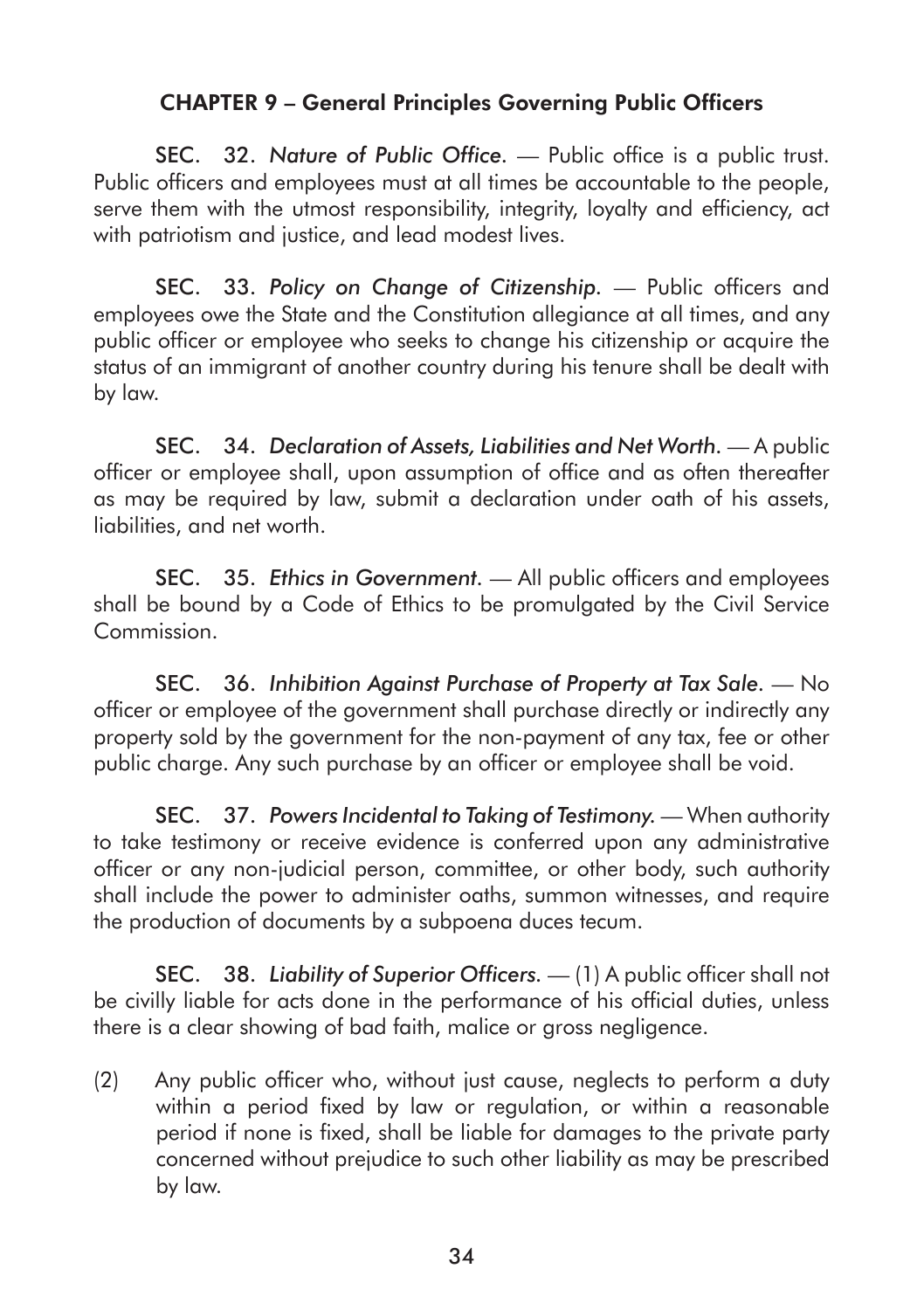(3) A head of a department or a superior officer shall not be civilly liable for the wrongful acts, omissions of duty, negligence, or misfeasance of his subordinates, unless he has actually authorized by written order the specific act or misconduct complained of.

SEC. 39. *Liability of Subordinate Officers.* — No subordinate officer or employee shall be civilly liable for acts done by him in good faith in the performance of his duties. However, he shall be liable for willful or negligent acts done by him which are contrary to law, morals, public policy and good customs even if he acted under orders or instructions of his superiors.